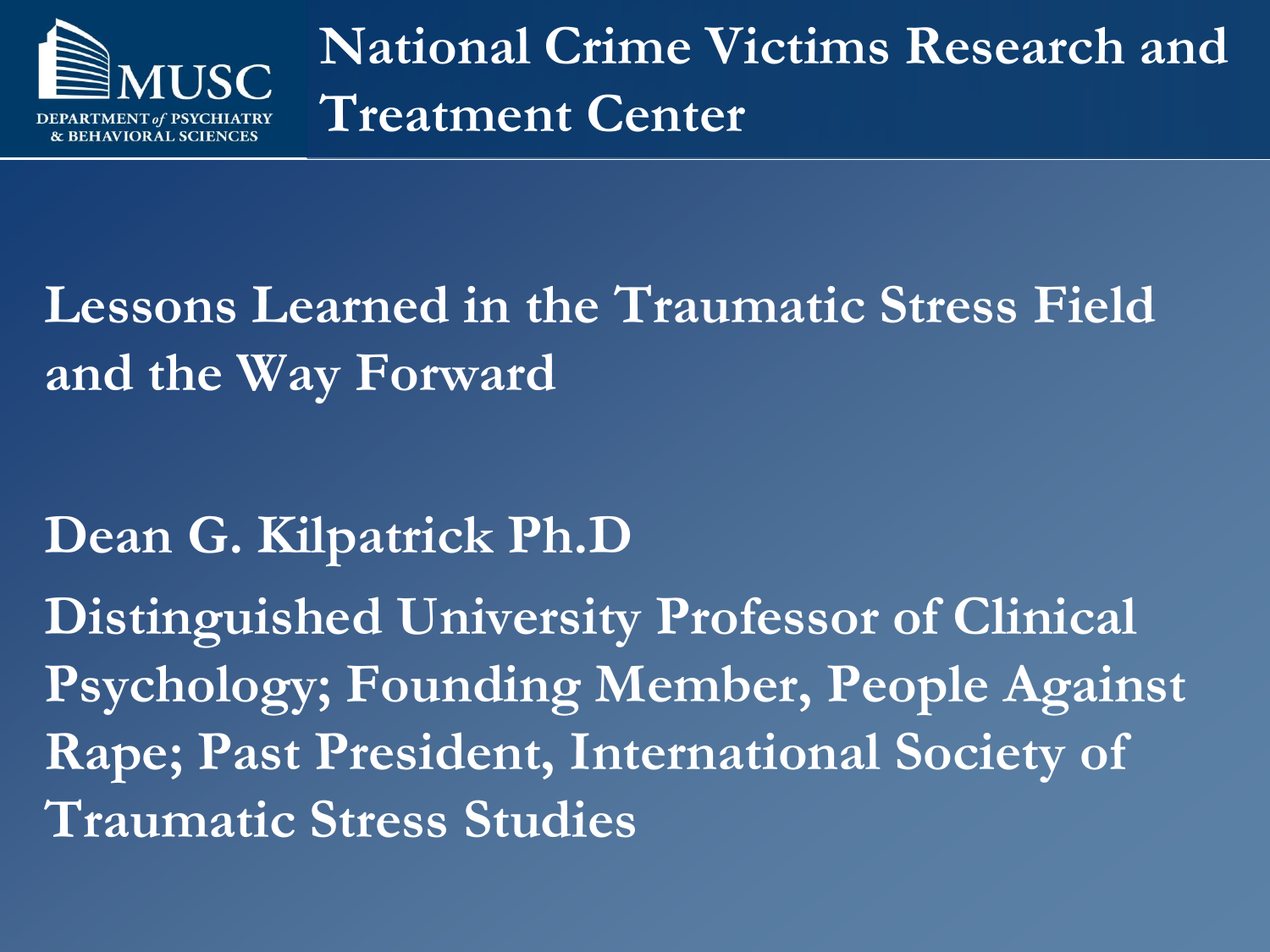

#### **Overview**

- **Exposure to potentially traumatic events (PTEs) has been an important part of human existence since before recorded history, and important work was done prior to the 1970s on how exposure to PTEs impacts physical and psychological health. However, the traumatic stress field as we now know it began to emerge in the 1970s.**
- **This webinar describes the tributaries that led to the field's development, our accomplishments over the past four decades, some key challenges the field faces, and " modest proposals" for how we can address these challenges.**
- **I am an "Old Buffalo" who started working in the traumatic stress field in 1974, so my take on our field's accomplishments, challenges ,and "lessons learned" reflects this perspective.**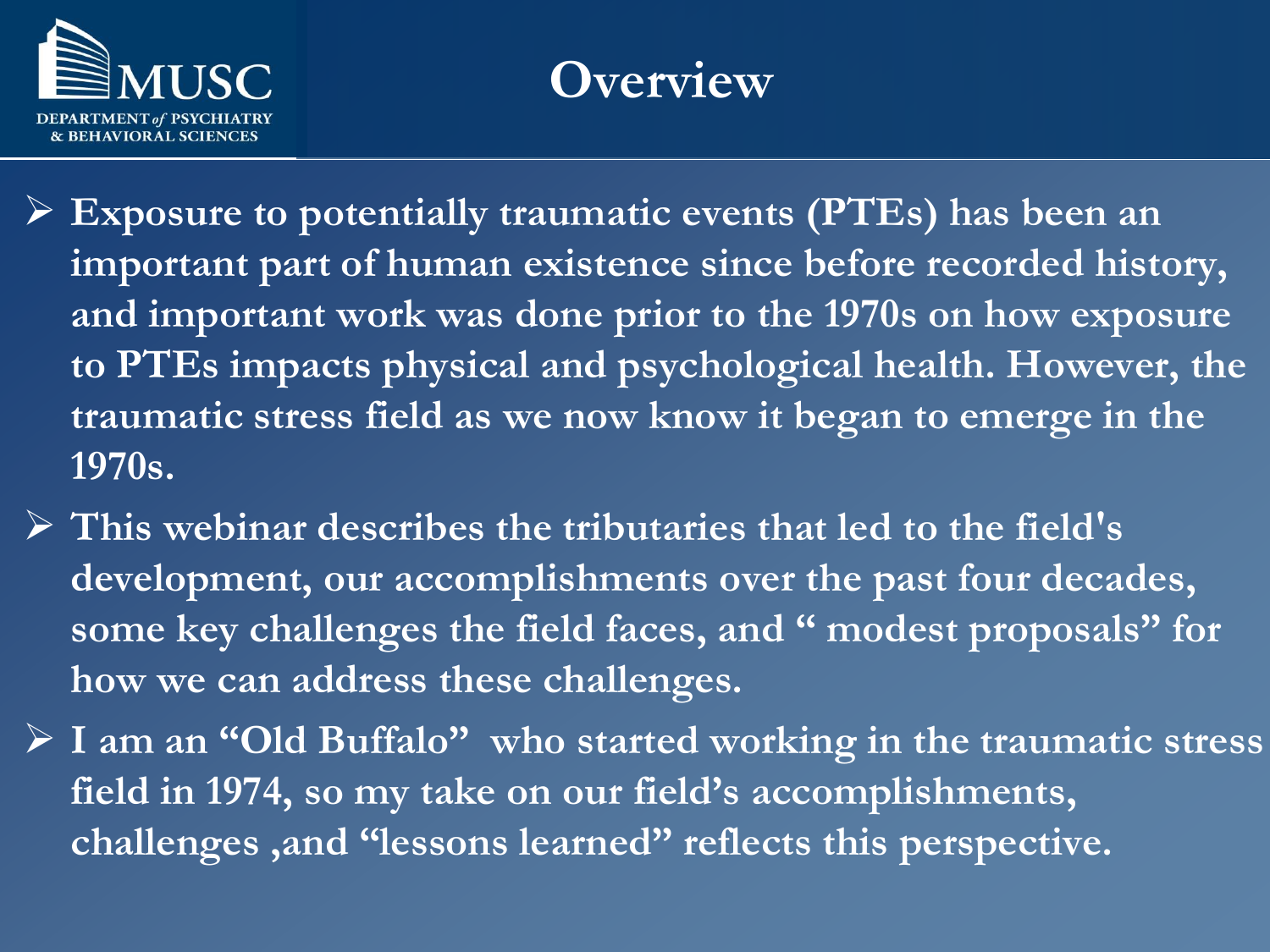

#### **Traumatic Stress "Old Buffalo" in Action at His Desk**

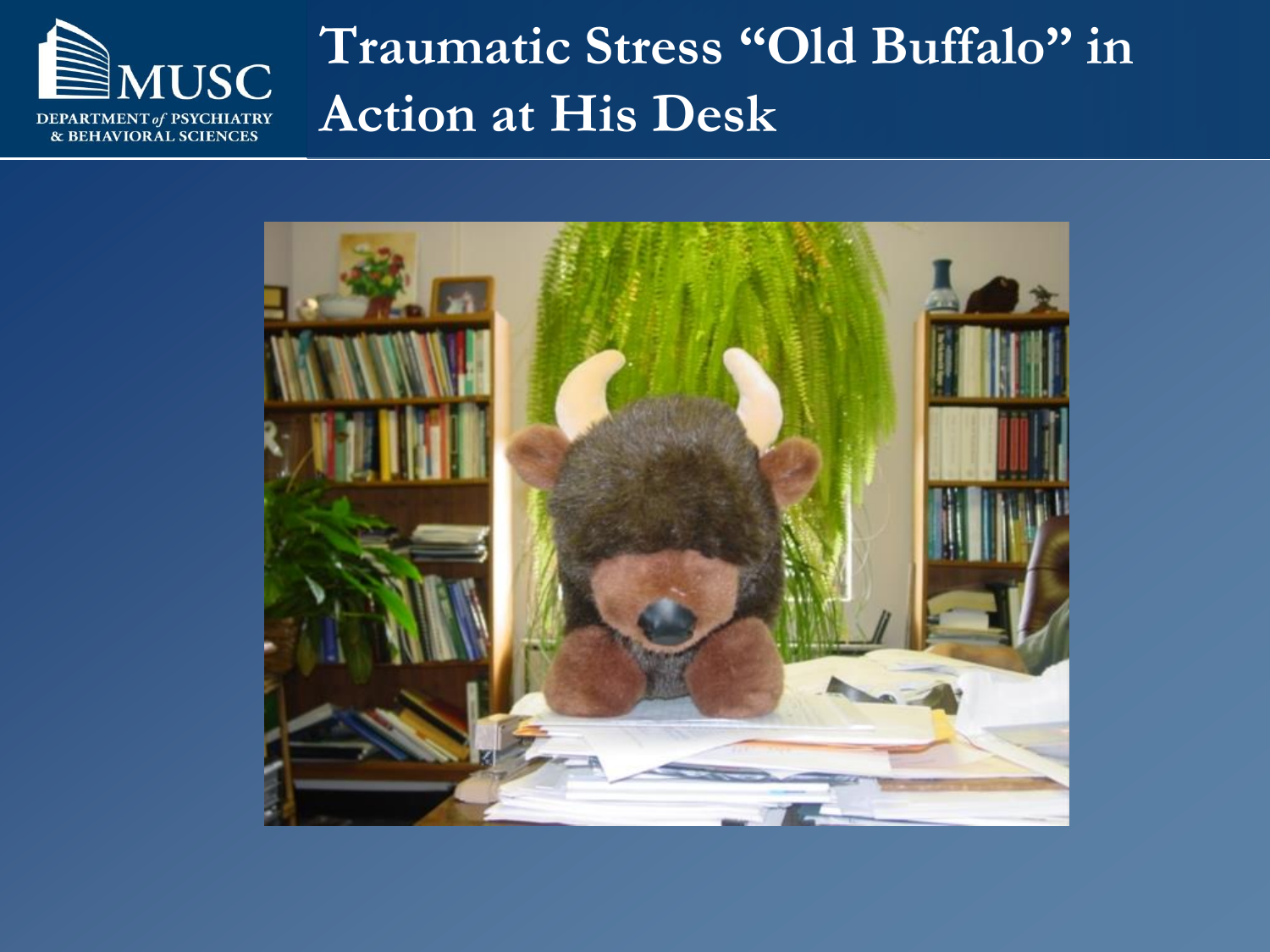

### **Why Should We Care about History?**

**Important People Say We Should Learn the Lessons of History:** 

- **"Those who cannot remember the past are condemned to repeat it." George Santayana (1905)**
- **"Everyone who ever heard Santayana's quotation is doomed to repeat it!" Alex Saunders (2002)**
- **" History repeats itself, first as tragedy, second as farce". Karl Marx (1852)**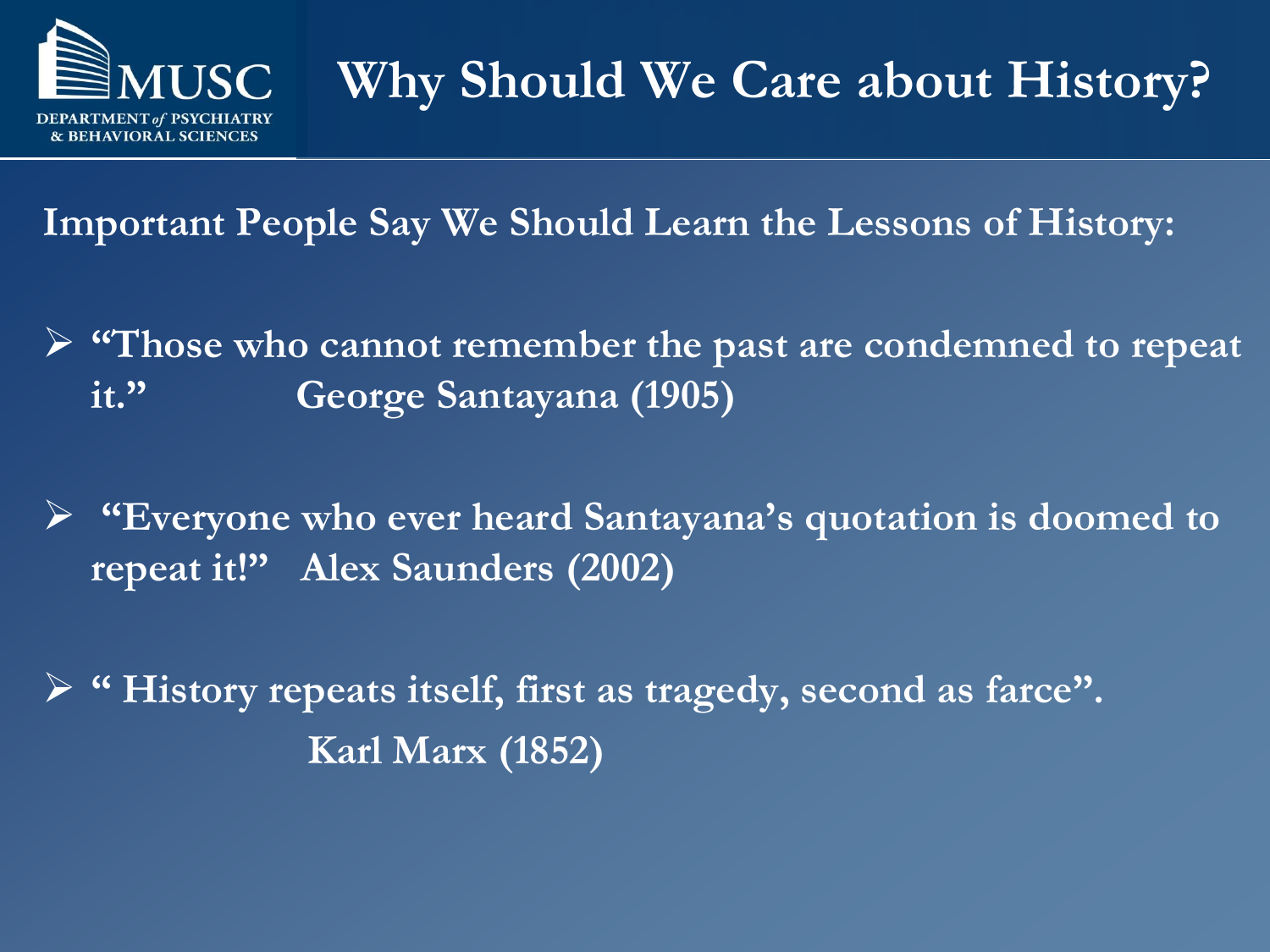### **Other Reasons to Know and Learn from Our History**

- **To measure our progress as a field. If we know how things were and how they are now, we can determine how much progress we have made.**
- **To avoid re-inventing the wheel. If someone has already developed something that works, we don't need to re-invent it and can spend our time in more productive ways.**
- **Even more importantly, to avoid re-inventing the flat tire!!! If something was a bad idea that didn't work before, why would we expect it to be a good idea that would work now?**
- **As one of my old professors one said, "to recognize old wine in new bottles" (i.e. old concepts that are recycled and presented as if they were new). That new "shiny object" may not be as new as you think!**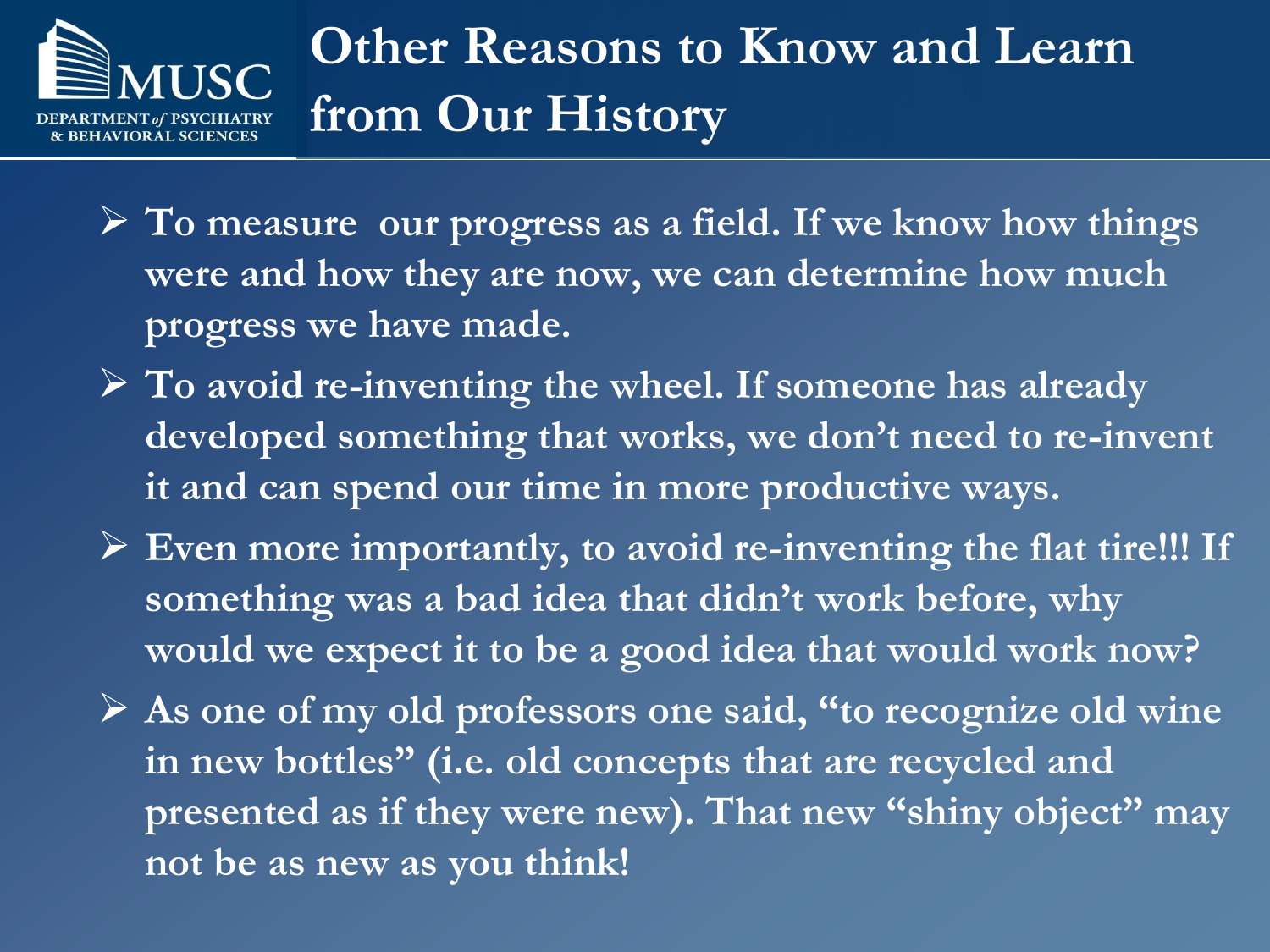

# **Foundations of the Trauma Field Prior to PTSD Diagnosis in DSM-III (1980)**

- **Empirical observations of PTSD-like symptoms among Civil War, WWI, and WWII combatants and civilians, natural disaster survivors, train wreck victims, and child sexual assault victims (e.g. soldier's heart, shell shock, railway spine).**
- **Fundamental basic research on fear conditioning, stimulus generalization , avoidance behavior, and helplessness.**
- **Feminism and the Women's Rights movement (e.g. info from consciousness raising groups about rape and intimate partner violence experienced by women and advocacy for improved VAW prevention and services).**
- **Child abuse and neglect movement.**
- **Crime Victims Rights movement.**
- **The Vietnam War and Antiwar movement.**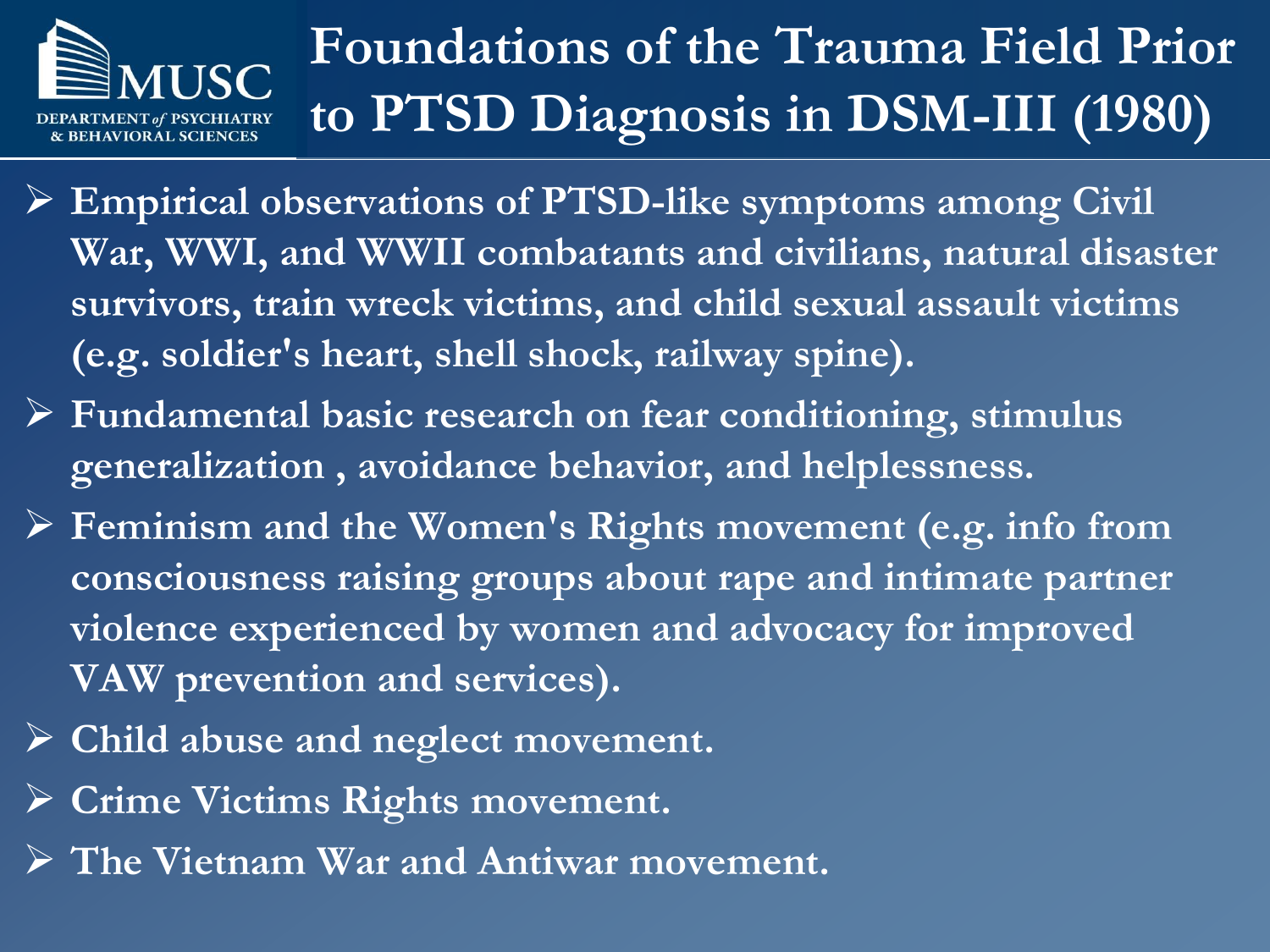### **The Status of the Traumatic Stress Field in Early 1970s**

 **DSM-II (APA,1968) had no way to capture responses to PTEs such as major accidents, child maltreatment, disasters, violence against women, or war. DSM-II had a diagnosis of TRANSIENT SITUATIONAL DISTURBANCE that gave following example of Adjustment Reaction in Adult Life: "Fear associated with military combat and manifested by trembling, running, and hiding". This was the only thing remotely related to traumatic stress in the whole DSM-II.**

 **Mental health professionals got no training in how to understand or address PTE-related mental health problems. Evidence-based treatments for these problems did not exist.**

 **Research on the scope of exposure to PTEs, the mental health impact of such exposure, and effectiveness or safety of treatments for these problems was virtually nonexistent.**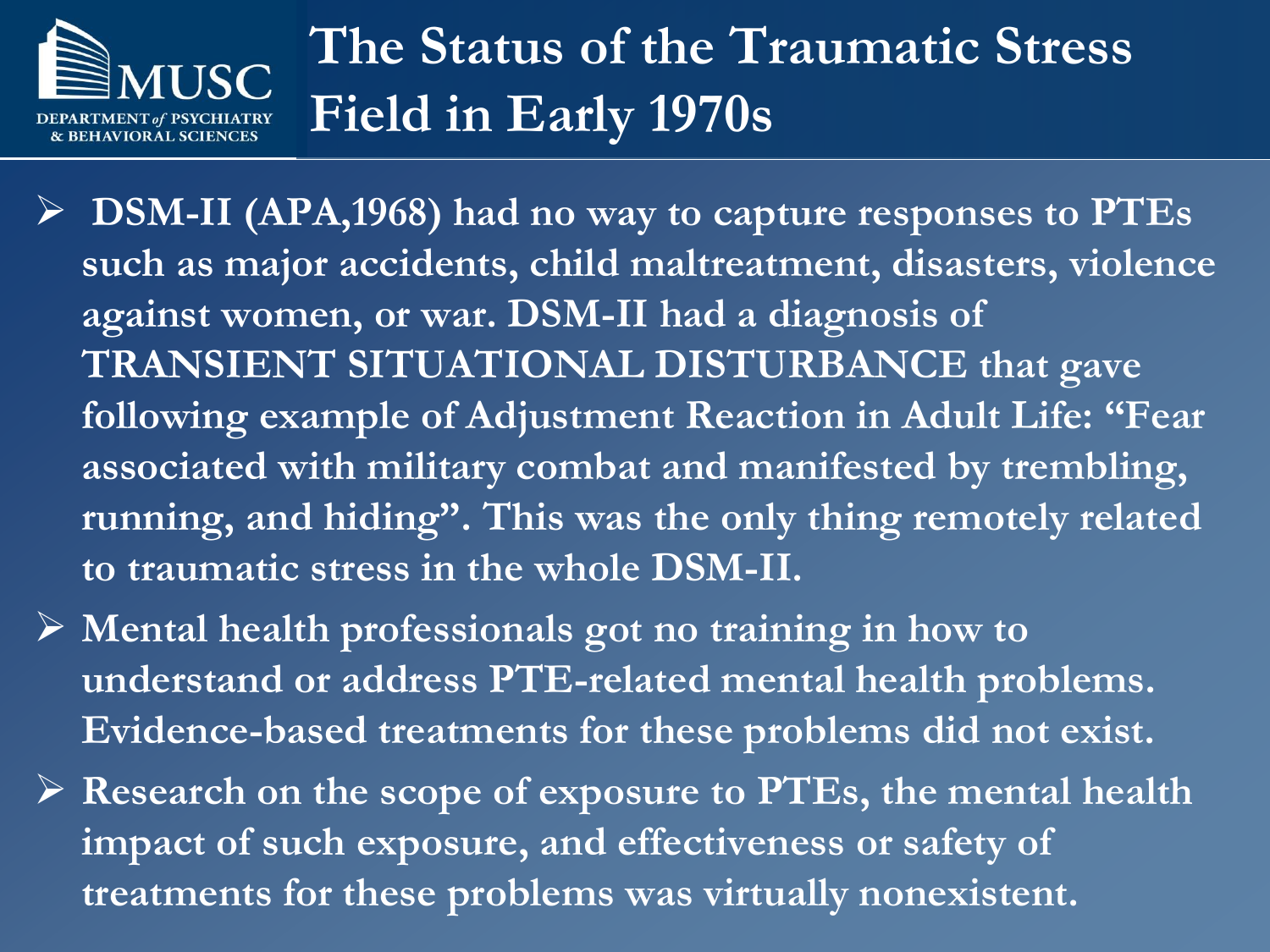

### **Traumatic Stress Field in the Early '70s (Continued)**

- **Traumatic stress was not on the public policy, education, or professional practice radar screen.**
- **Traumatic stress was viewed as being so far out of the mental health mainstream that many colleagues thought you were risking professional suicide if you got involved.**
- **Children and adults who experienced PTEs had no chance of getting evidence-based trauma-focus treatment from a welltrained MH professional who understood the impact of trauma and how to treat people who had experienced it.**
- **In summary, there was no traumatic stress field in the early 1970s, only a few professionals working in isolation with different populations who had experienced various types of individual PTEs.**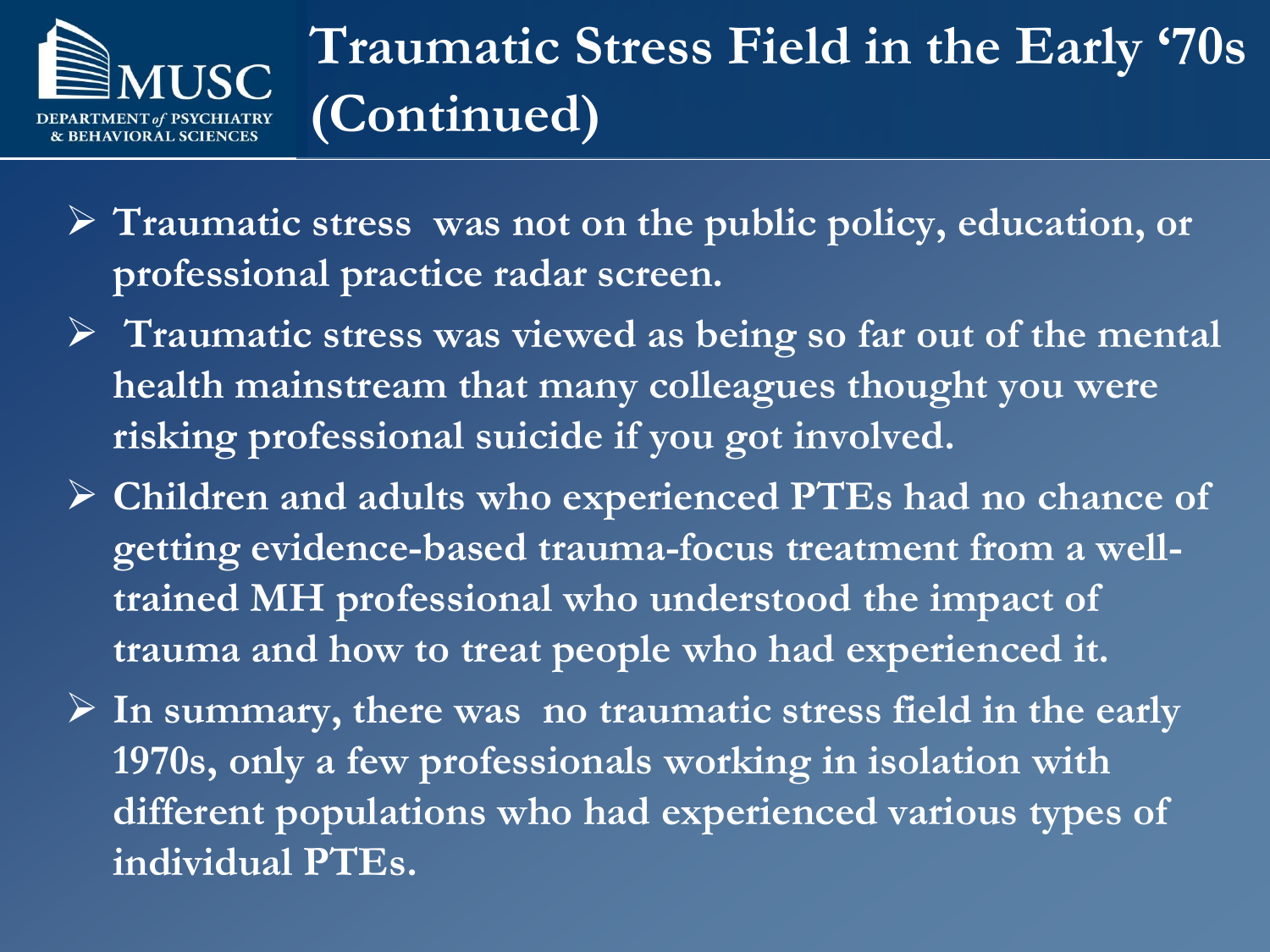# **This Is How I Got Involved in 1974 HAVIORAL SCIENCES**

- **In early 1974, the National Organization of Women sponsored public forum on rape. Everyone who attended was outraged, and a few of us signed up to figure out what to do about Charleston's rape problem. Shortly thereafter, we established People Against Rape (PAR), a feminist-oriented, grass-roots rape crisis center. I was the only man and the only mental health professional among the founders.**
- **PAR attracted terrific volunteers, some of whom were female psychology interns and research assistants, and many of those who got their start as PAR volunteers have gone on to make major contributions to the traumatic stress field (e.g. Drs. Connie Best, Patti Resick, Alma Dell Smith, and Lois Veronen).**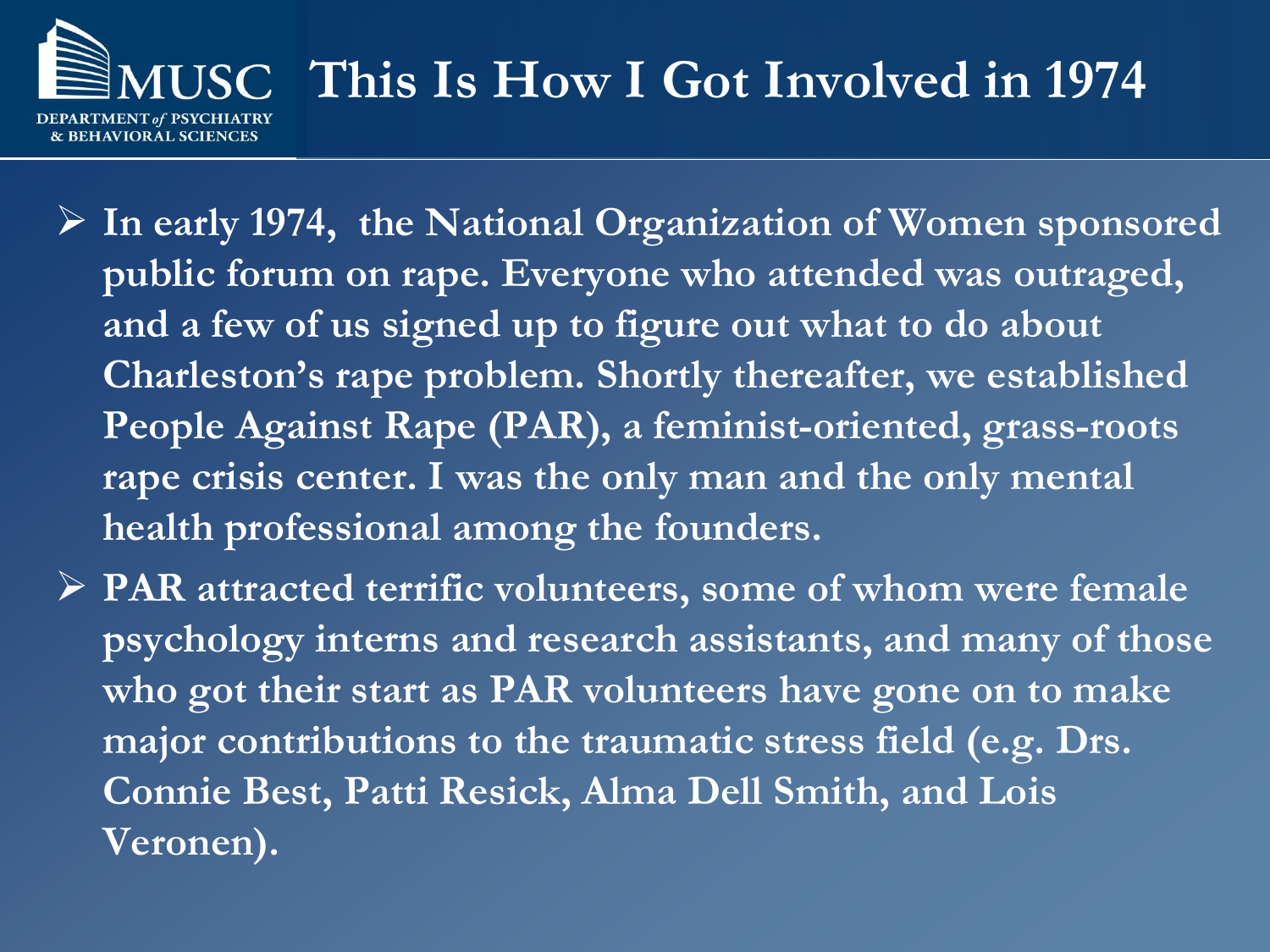

**Dr. Dean Circa 1974** 

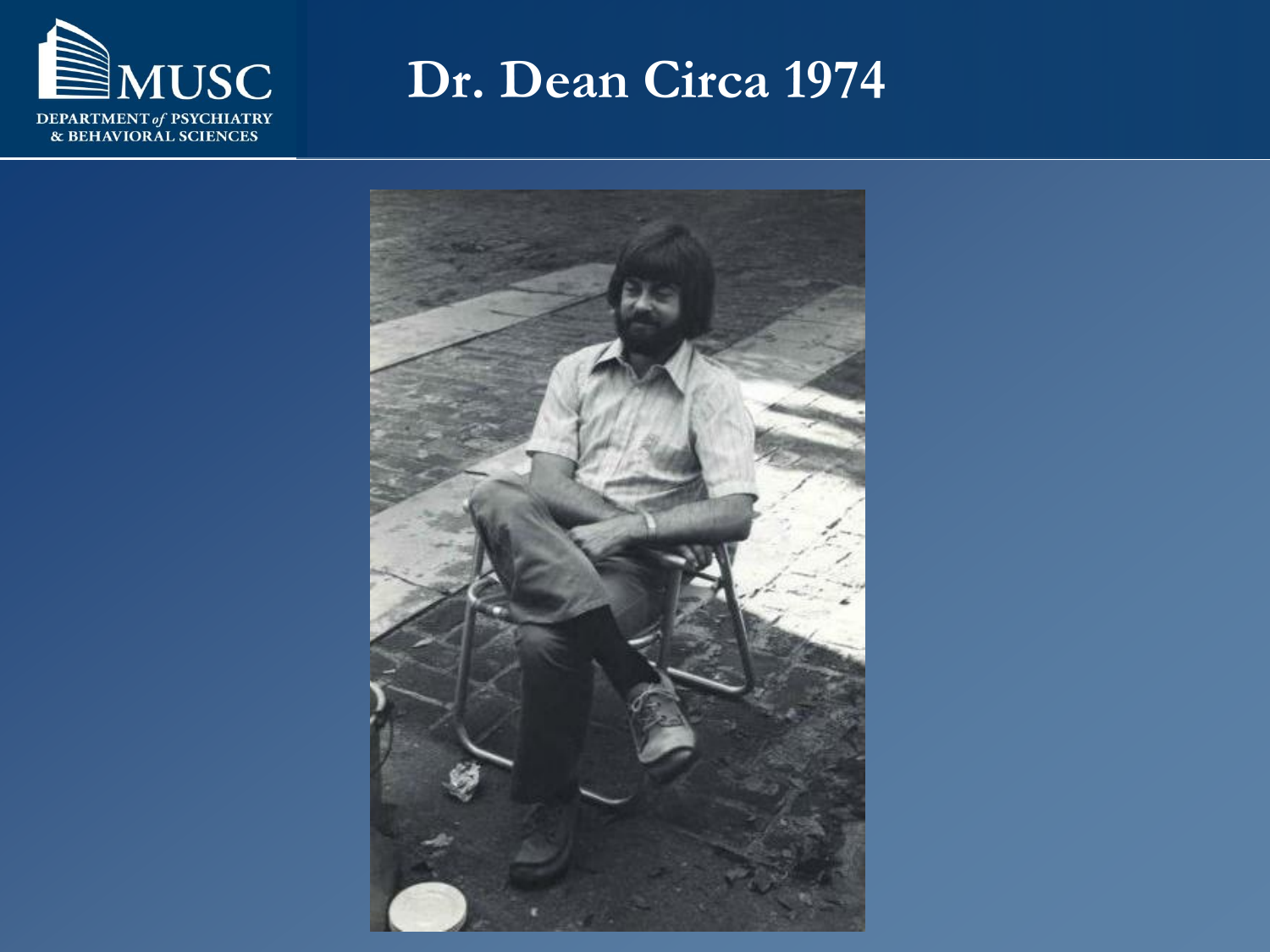# **My Journey as a Traumatic Stress Scientist/Practitioner/Policy Advocate**

- **I think that research is the best way to make progress because it keeps me honest by determining which of my wonderful ideas aren't supported by data! My best research ideas come from interacting with PTE survivors, and I also believe that research is of little value if it is not used to inform policy and improve services for those who have experienced PTEs.**
- **When we were training PAR volunteer, we thought they needed info about common concerns and problems experienced by rape victims, but there was no good research information about this. Consequently, Patti Resick, Lois Veronen, and I submitted a grant to NIMH in 1976 that was funded in early 1977 (i.e. Treatment of Fear and Anxiety in Victims of Rape) that involved longitudinal assessment of recent rape victims and non-victims as well as development and feasibility testing of SIT for rape-related fear and anxiety.**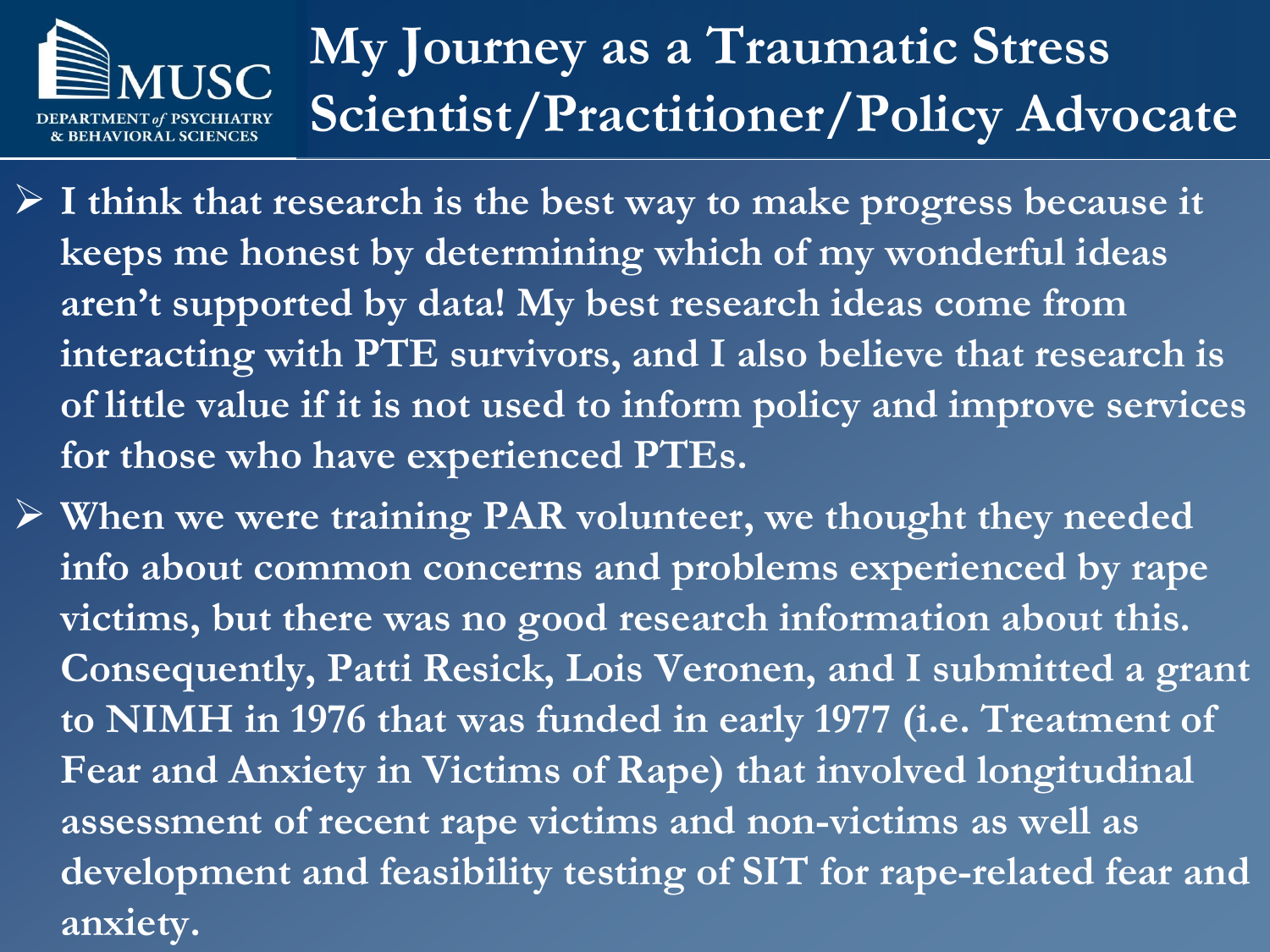

**Patti Resick and Yours Truly with Colleague John Roitzsch at AABT's First Poster Session in San Francisco, 1975**

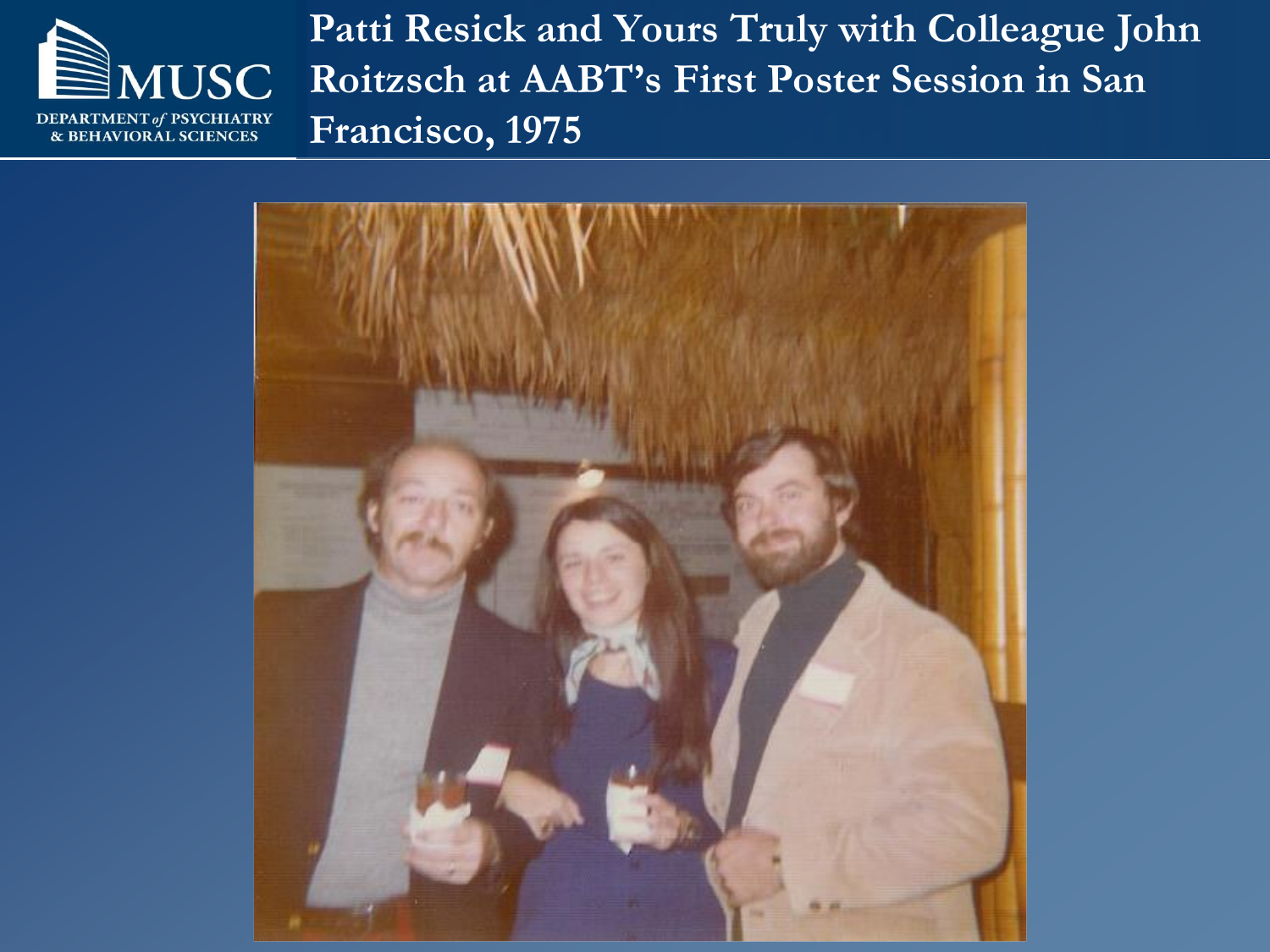

**My Journey (continued)**

- **Given the low rates of reporting to police and service seeking among female victims of violence, we conducted NIDA-funded epidemiological research assessing for exposure to PTE's and mental health consequences including PTSD, depression, and substance use problems. Subsequently, we expanded our epidemiological research to include adolescents, college women, and individuals exposed to natural disasters and terrorist attacks.**
- **To summarize a great deal of research, we found that exposure to PTEs is substantial across the lifespan and that most exposed individuals have experienced more than one PTE. We also found that number of PTE's experienced has a cumulative effect on the risk of PTSD and related disorders but that most PTE exposed individuals are resilient.**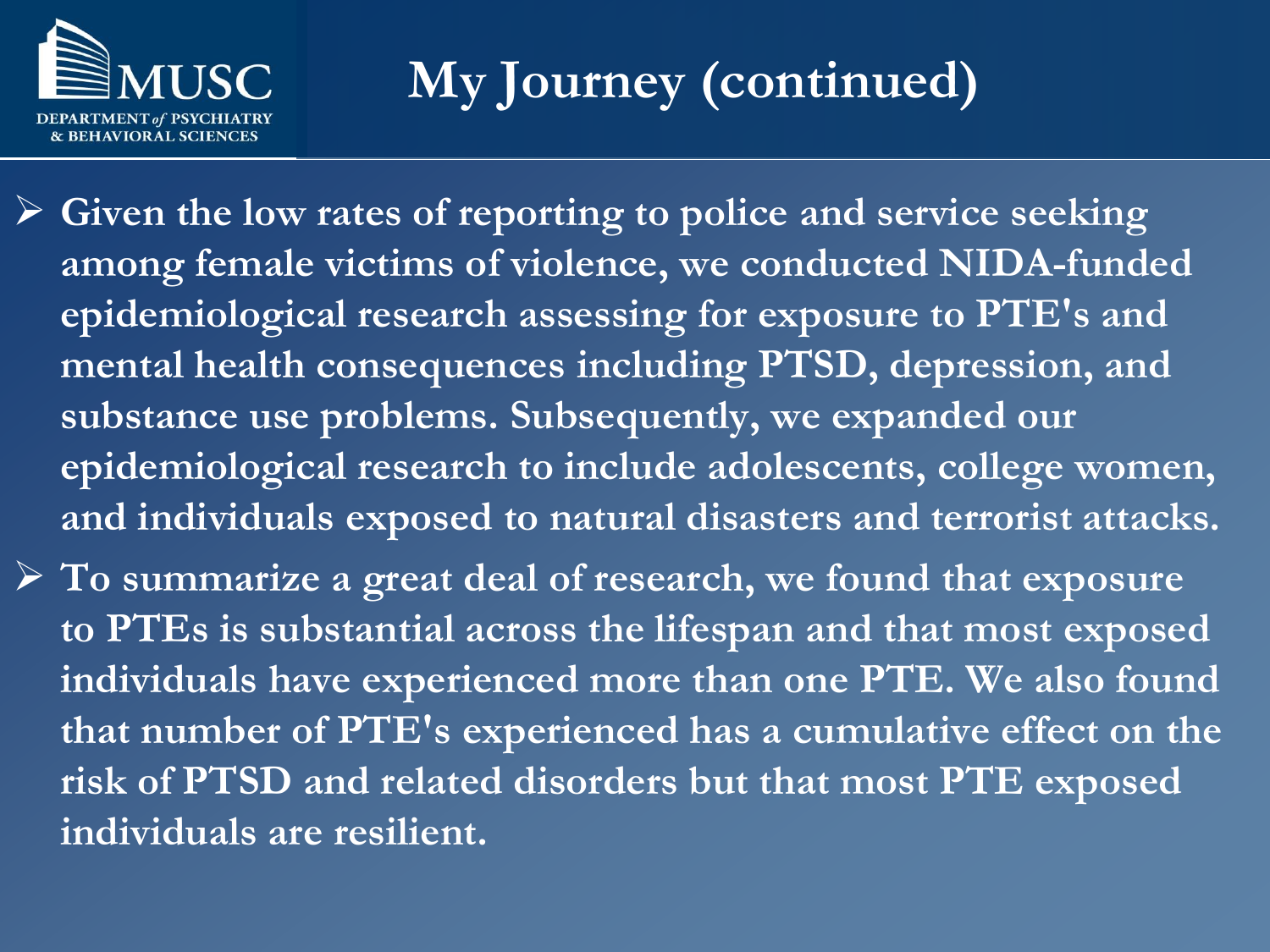

**My Journey (continued)**

- **Because I think that it is extremely important to increase public awareness about traumatic stress issues, I overcame my native shyness and shared research information about traumatic stress with the news media and public policy makers.**
- **One example of media and public policy outreach was a report we developed titled "Rape in America: A Report to the Nation" that was released in a press conference at the National Press Club in Washington. This report received widespread distribution in the media (i.e. over 108 million media impressions within 10 days) and also has been cited over 800 times in the research literature, the NRC, as well as by policymakers.**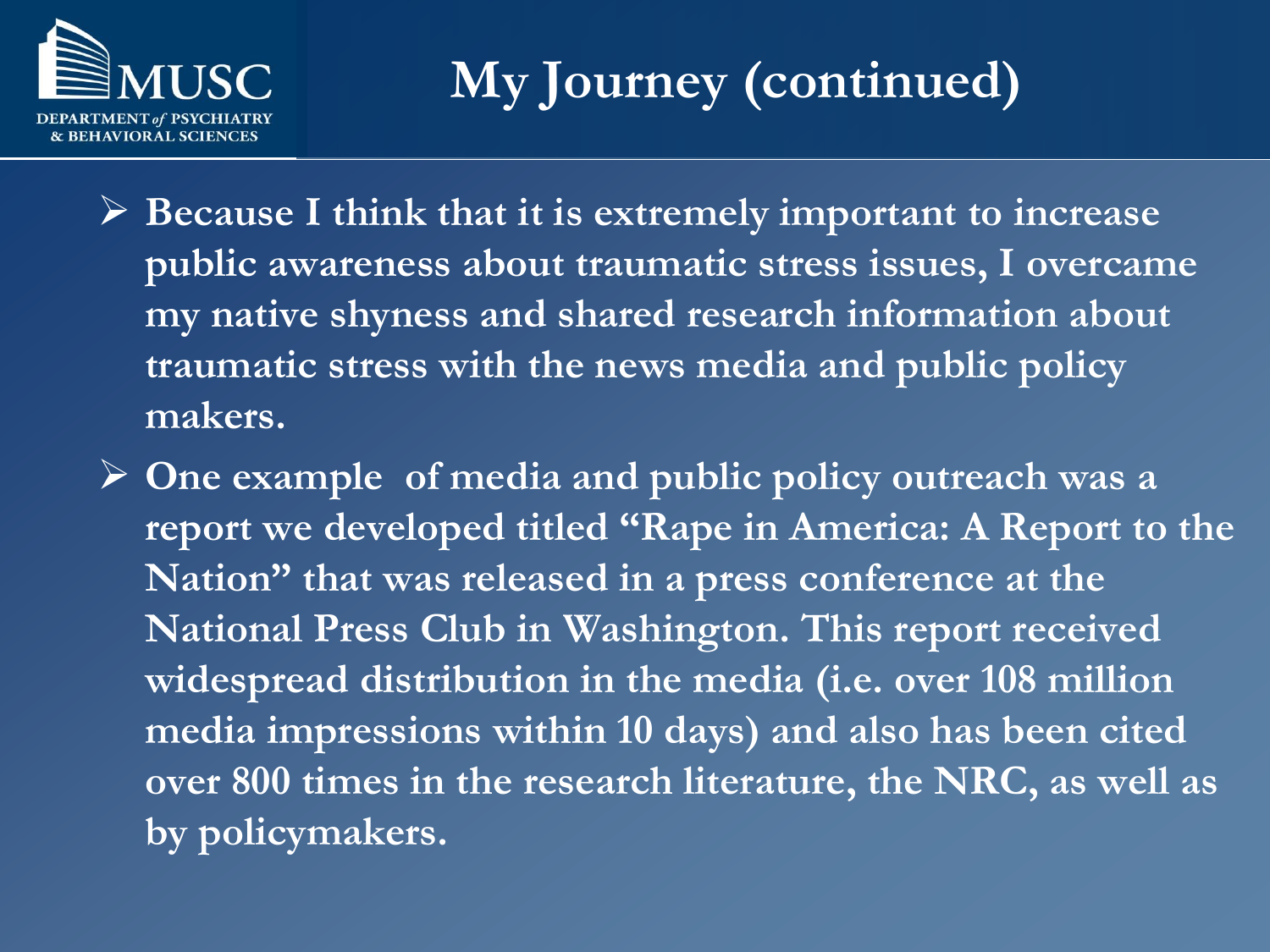#### **IUSC** DEPARTMENT of PSYCHIATRY **& BEHAVIORAL SCIENCES**

#### **Report Presented at National Press Club in Washington, D.C.**

T H E



T O

April 23, 1992

Dean G. Kilaptrick, Ph.D. Christine N. Edmunds, BGS and Anne K. Seymour, B.A.

Prepared by

**National** Victim Center 2111 Wilson Boulevard Suite 300 Arlington, Virginia 22201

 $\mathbf{A}$ 

 $R$   $E$  $\mathbf{P}$  OR T



Crime Victims Research and **Treatment Center** 

N A T I O N

Department of Psychiatry and Behavioral Sciences Medical University of South Carolina Charleston, South Carolina 29425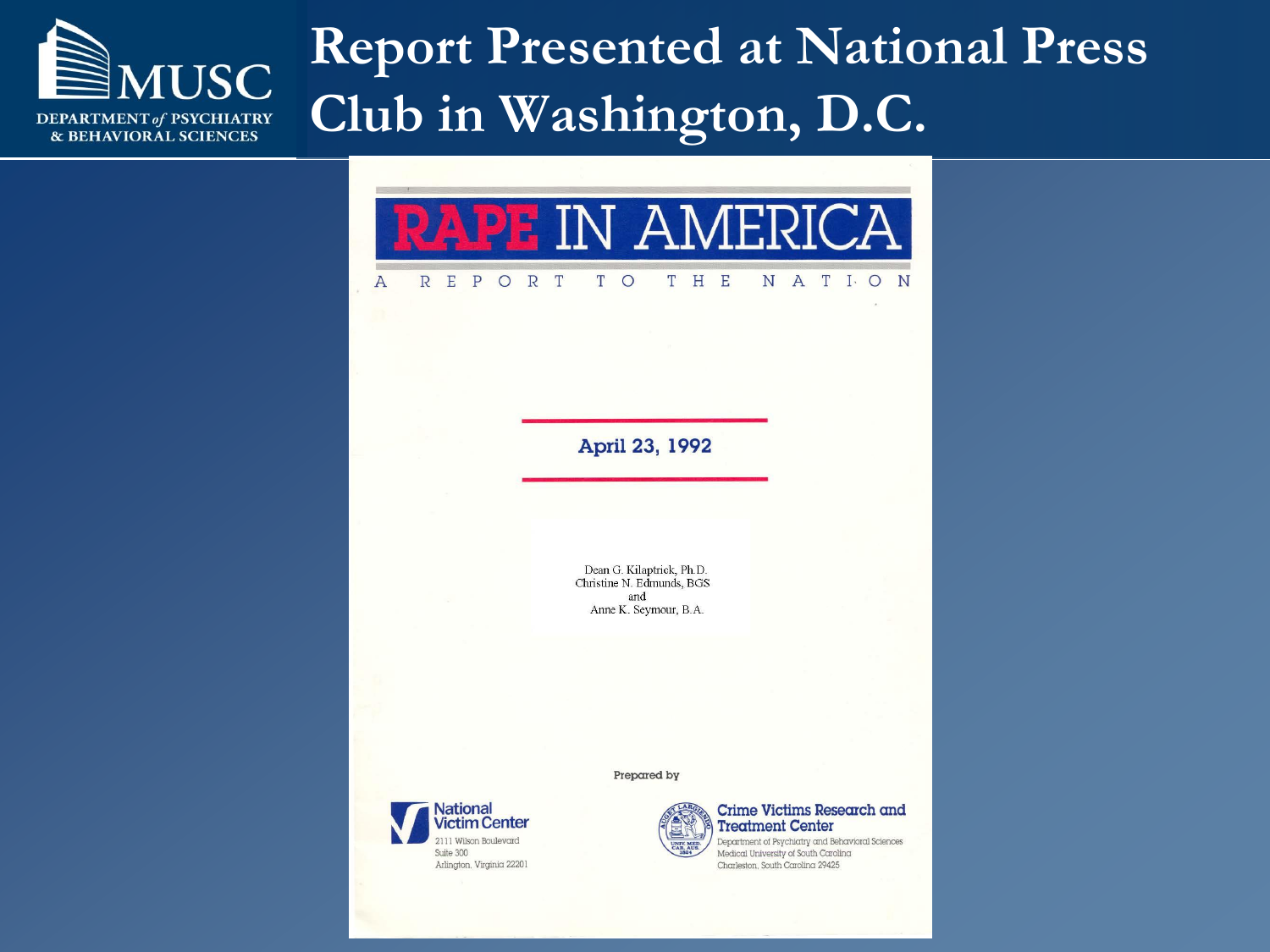

# **Traumatic Stress Field's Major Accomplishments in the Last 40 Years**

**Adding the PTSD diagnosis to DSM-III in 1980 was a huge accomplishment for several reasons that include:** 

- **Increasing the credibility of MH responses to PTE exposure.**
- **Improving clinical assessment of common PTE-related problems.**
- **Identifying common responses to different PTEs.**
- **Stimulating development and evaluation of new treatments.**
- **Fostering an explosion in traumatic stress-related research.**
- **Providing a unifying language and conceptual framework that facilitated traumatic stress researchers and clinicians who were working with those exposed to different types of PTEs to recognize common responses to different events.**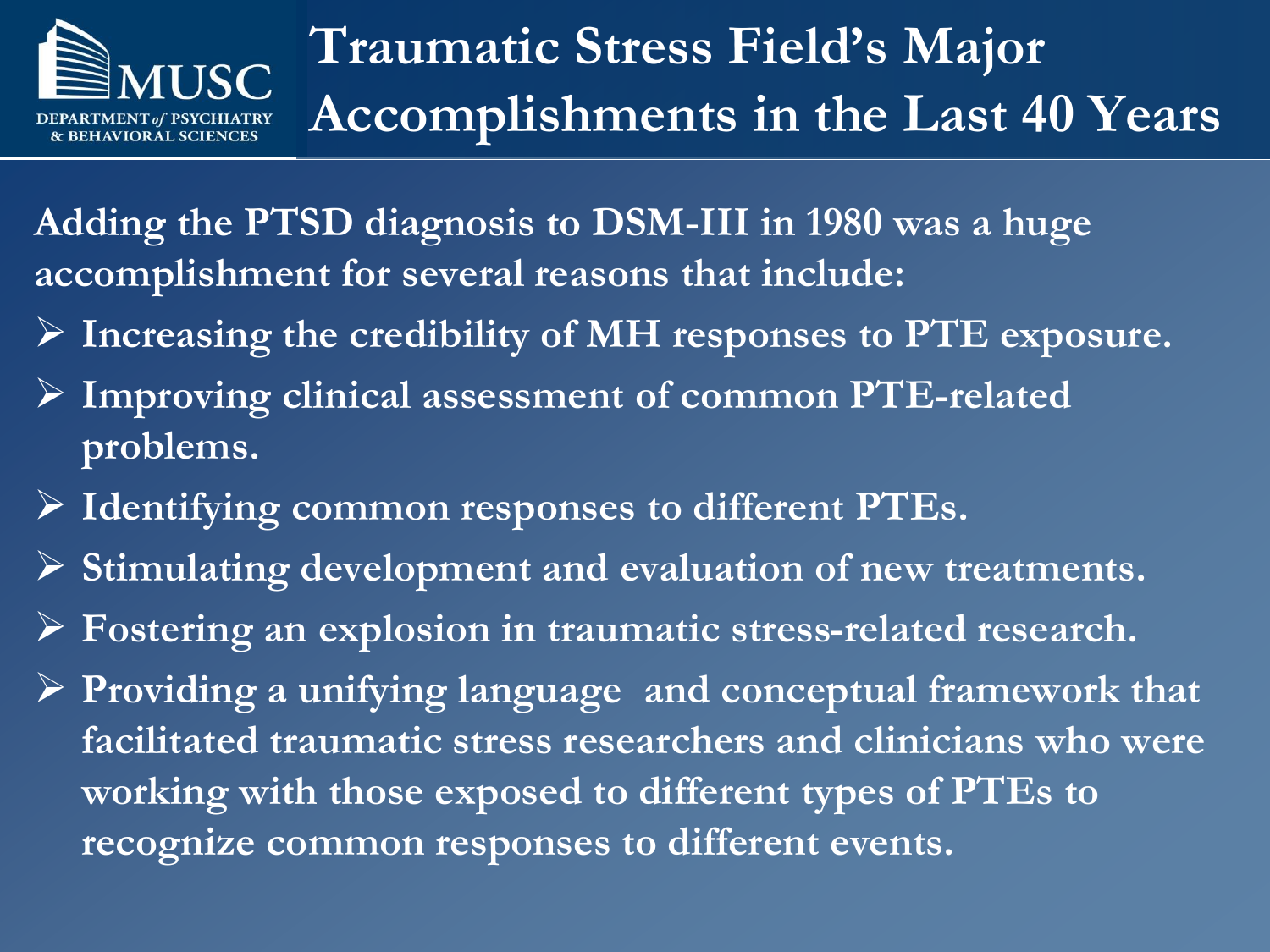

- **Epidemiological studies that document the prevalence of exposure to PTEs and the extent to which exposure increases risk of PTSD and related disorders in probability samples of adults and adolescents.**
- **Studies that examine biopsychosocial risk and protective factors for PTSD and related disorders given exposure to PTEs.**
- **Randomized clinical trials comparing the efficacy of preventive interventions, medications, and psychotherapies for treatment of PTSD and related disorders.**
- **Studies that examine use of technology to provide new treatments and to augment existing treatments.**
- **Implementation science studies.**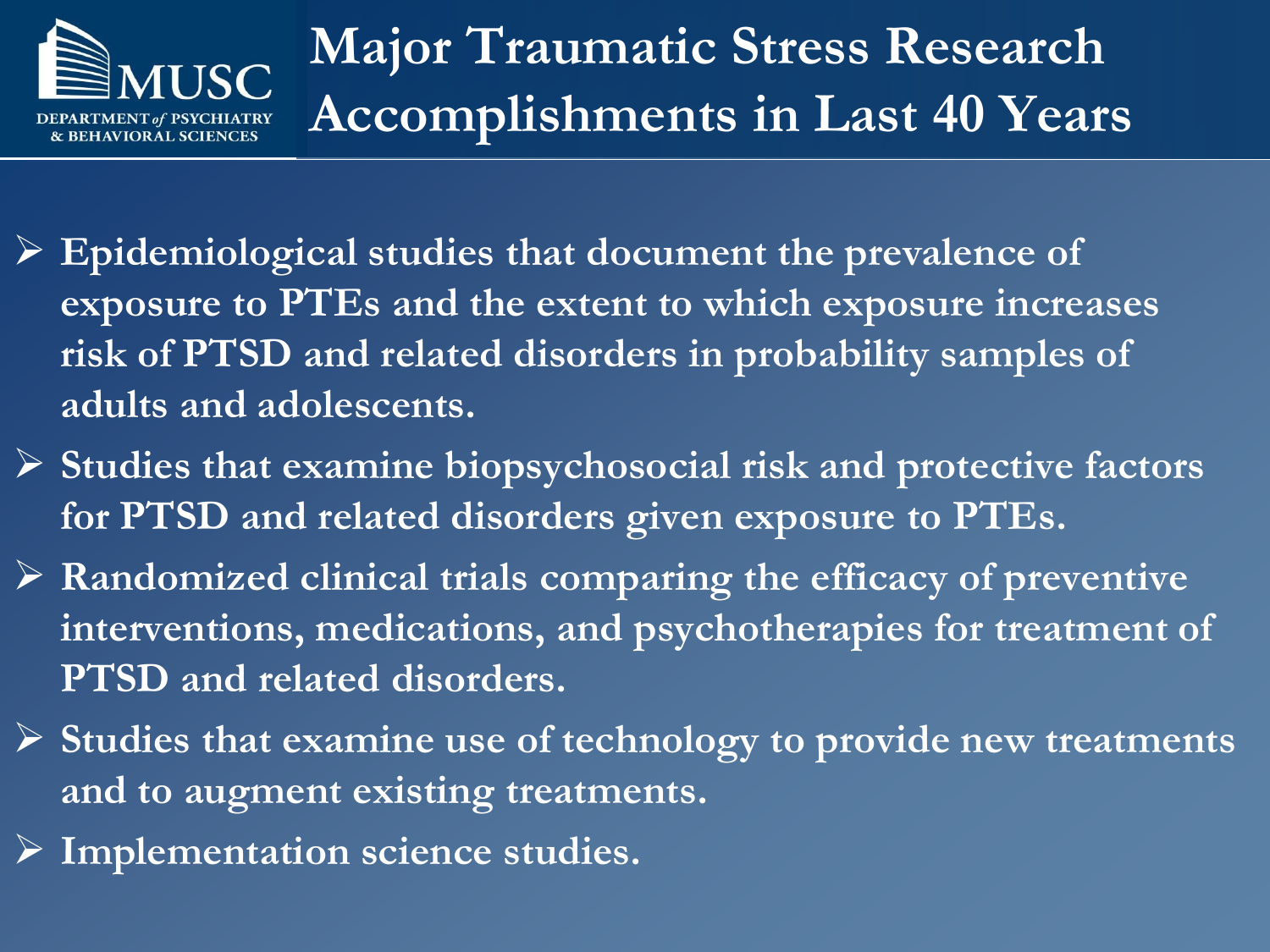

**Major Traumatic Stress Clinical Care Accomplishments in the Last 40 Years**

 **In contrast to 40 years ago, we now have several treatments for PTSD and related disorders with documented efficacy and effectiveness. They do not work with everyone and are not perfect, but we have much more to offer patients now than we did then.**

 **We have good assessment tools for measuring exposure to PTEs as well as PTSD and related disorders.**

 **Innovative work done developing online interventions based on SBIRT principles that provide screening, brief psychoeducational intervention, and referral to treatment. We are also delivering interventions via telehealth.**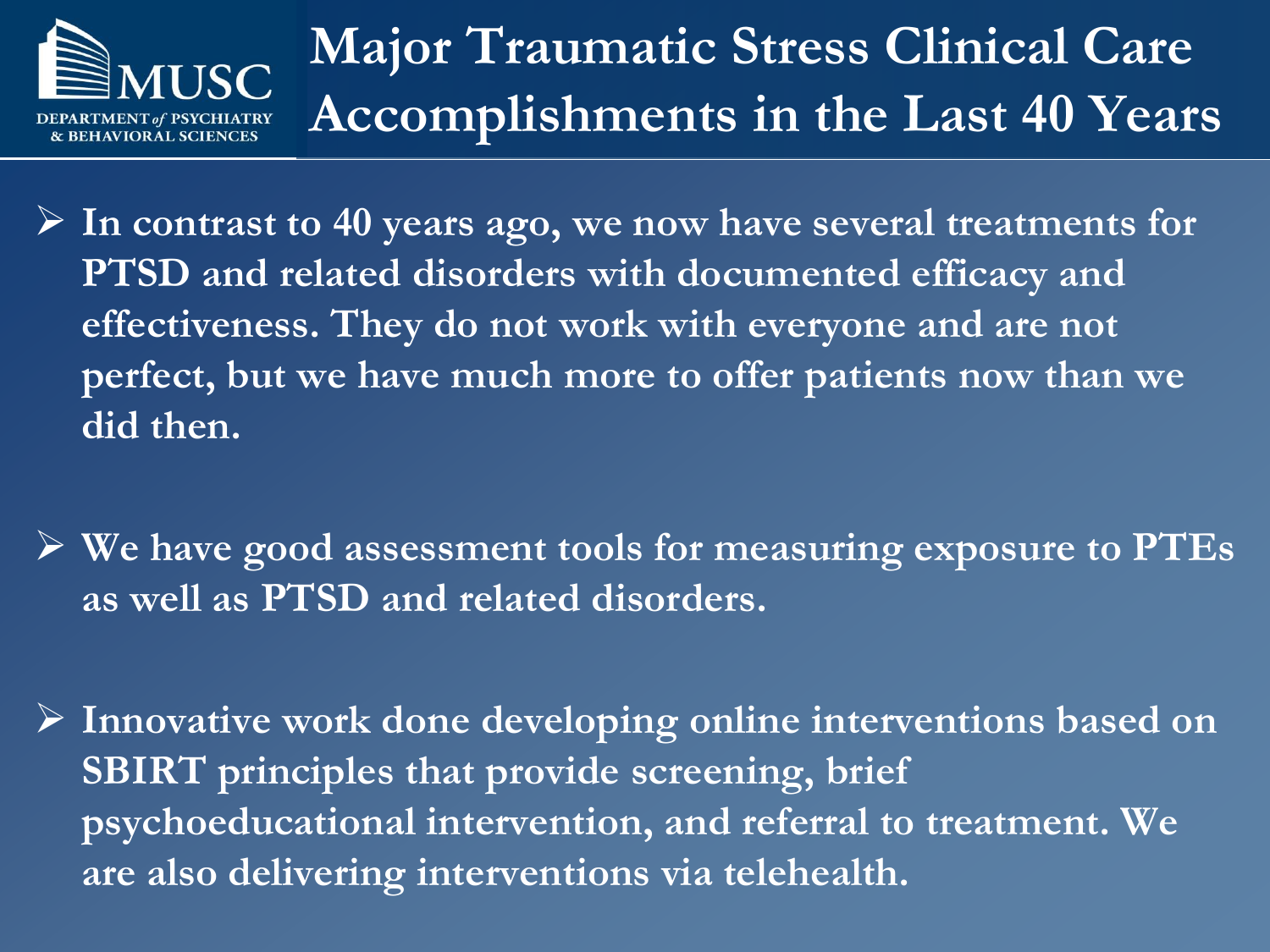

- **Traumatic stress research and clinical training is now a part of many Ph.D, Psy.D, internship, and postdoctoral training programs.**
- **You can obtain CEU credit for several online courses that provide baseline training in TF-CBT, PE, and CPT.**
- **New competency guidelines have been developed that provide a comprehensive framework for educational content and competencies in the trauma field.**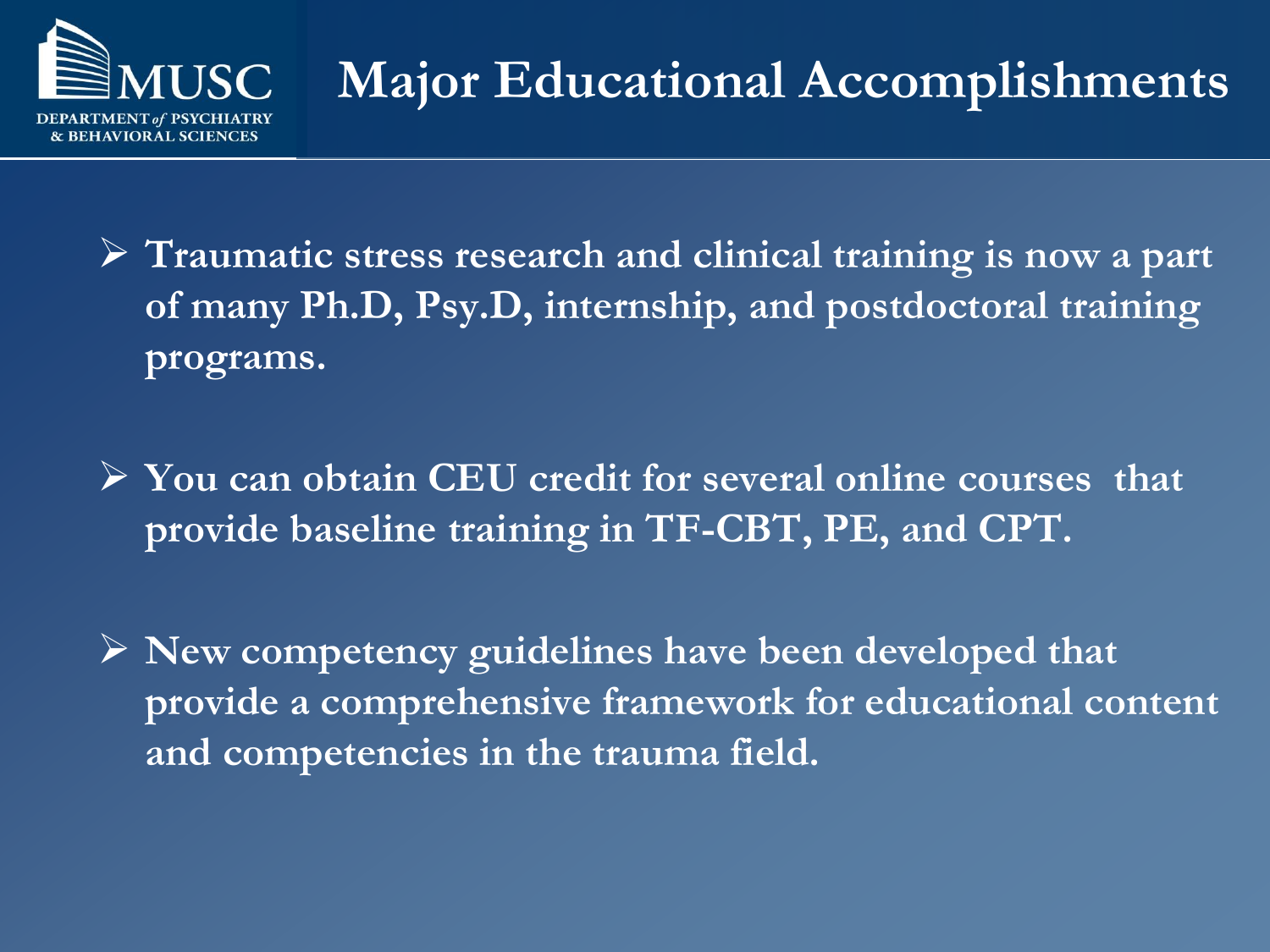

Psychological Trauma: Theory, Research, Practice, and Policy 2014, Vol. 6, No. 4, 300-307

C 2014 American Psychological Association 1942-9681/14/\$12.00 http://dx.doi.org/10.1037/a0036747

#### A Consensus Statement on Trauma Mental Health: The New Haven Competency Conference Process and Major Findings

Joan M. Cook Yale School of Medicine and National Center for PTSD

Elana Newman The University of Tulsa

#### The New Haven Trauma Competency Group

Although the scientific literature on traumatic stress is large and growing, most psychologists have only a cursory knowledge of this science and have no formal training in, nor apply evidence-based psychosocial treatments for, trauma-related disorders. Thus, there exists a clear need for the development and dissemination of a comprehensive model of trauma-focused, empirically informed competencies (knowledge, skills, and attitudes). Therefore, the New Haven Competencies consensus conference was assembled. Sixty experts participated in a nominal group process delineating 5 broad foundational and functional competencies in the areas of trauma-focused and trauma-informed scientific knowledge, psychosocial assessment, psychosocial interventions, professionalism, and relational and systems. In addition, 8 cross-cutting competencies were voted into the final product. These trauma competencies can provide the basis for the future training of a trauma-informed mental health workforce.

Keywords: stress disorders, competencies, evidence-based practice, professional competence, professional training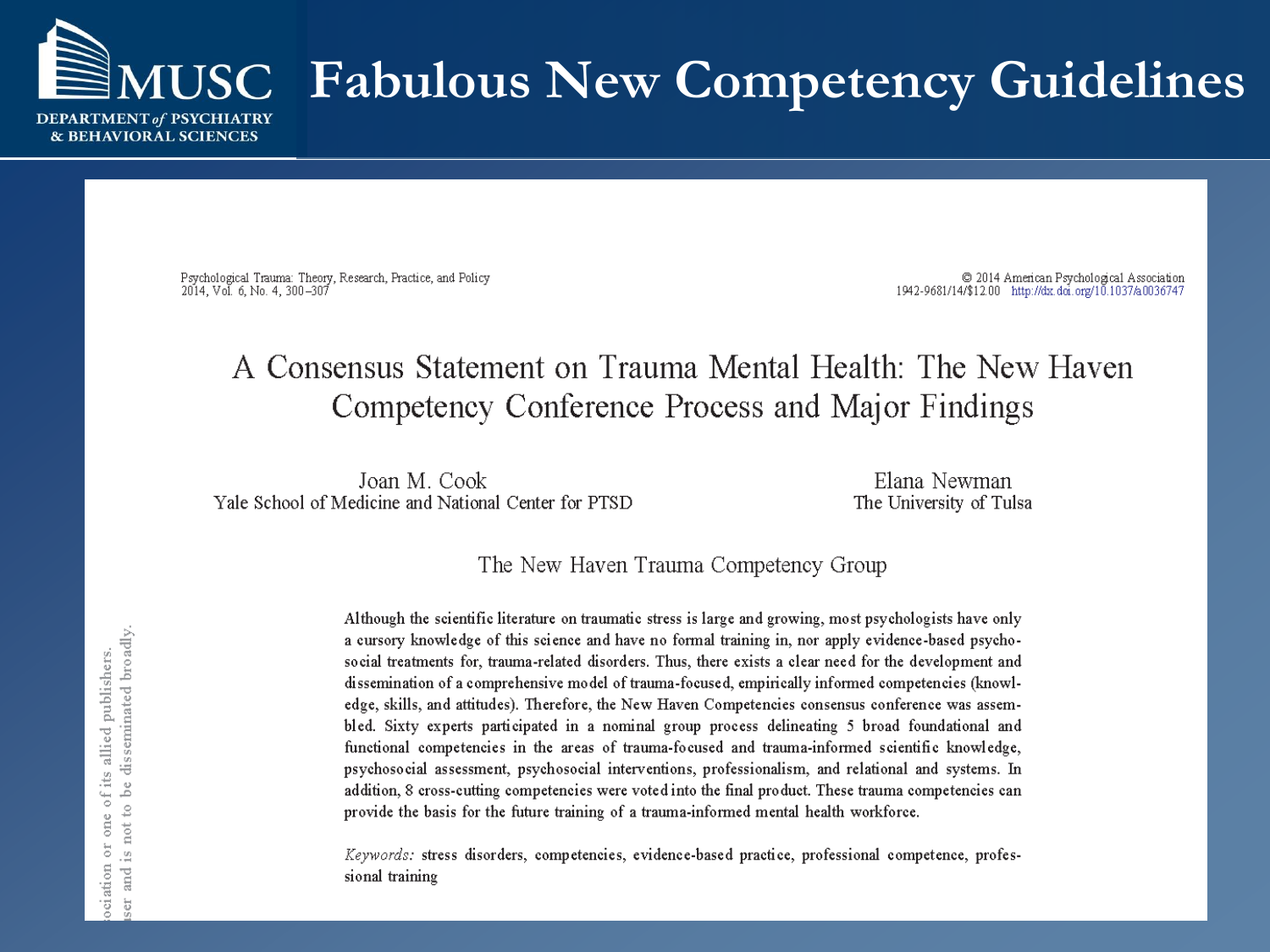# **MUSC Major Public Policy Accomplishments**

- **Numerous laws have been passed that provide child maltreatment victims, rape victims, battered women, elder abuse victims, and other crime victims with increased rights and services. This includes the right to crime victims compensation which covers mental health care.**
- **Laws have been passed that established the Department of Veterans Affairs National Center for PTSD, which has been a tremendous resource for the traumatic stress field. Other laws provided veterans with greater access to evidence-based treatments for PTSD.**
- **The National Child Traumatic Stress Network was established and funded.**
- **There are now strengthened laws and policies against sexual harassment and sexual assault in the workplace, on campus, and in the military.**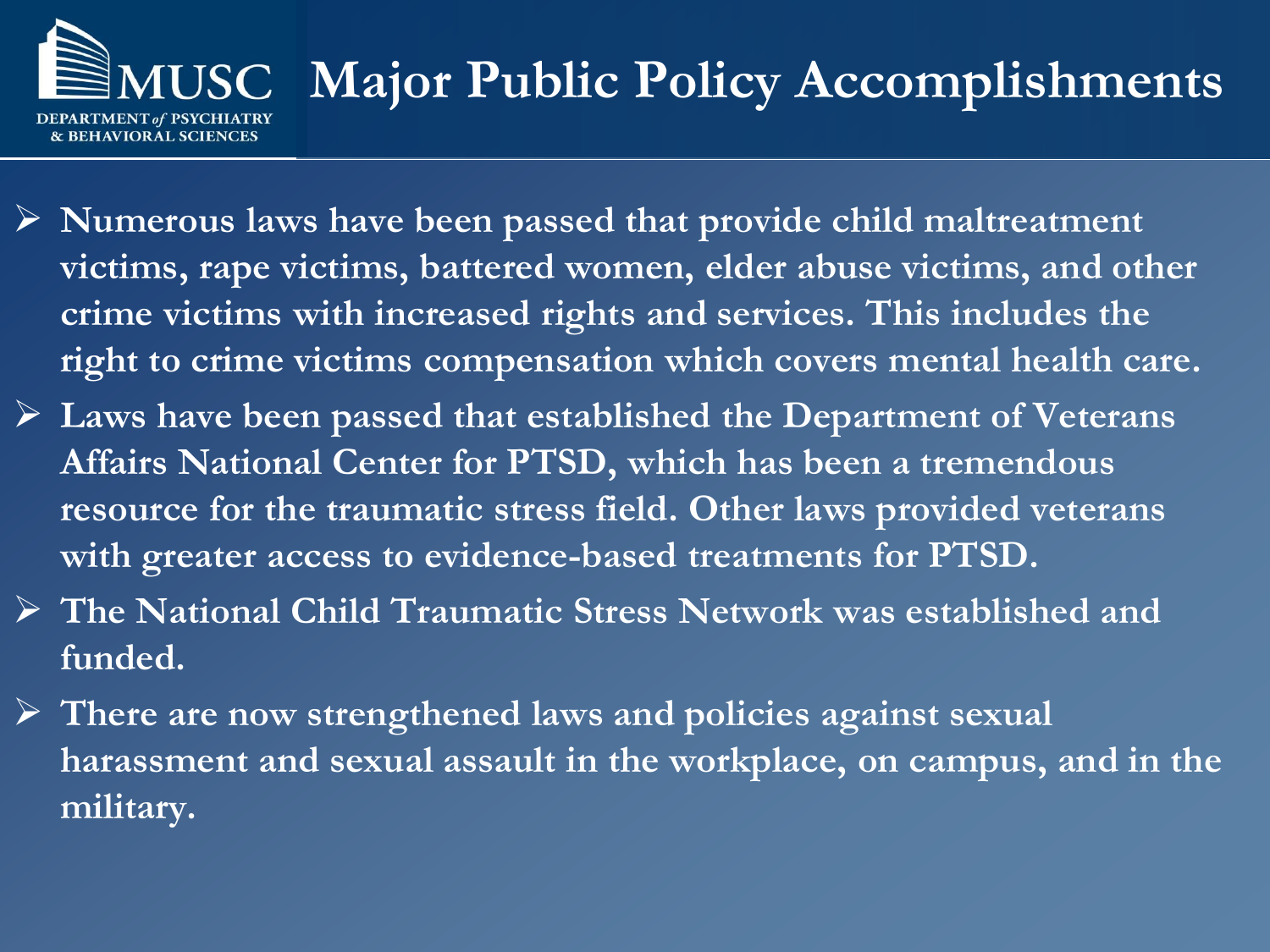

#### **Lessons Learned**

 **We have made a lot of progress, but we still have a long way to go to accomplish the mission of learning how to prevent PTE exposure when we can and insuring that all trauma victims have access to the best possible services until prevention efforts are a success.**

 **You can get a lot done if you are willing to be persistent , work hard and collaboratively with others, and overcome the reluctance most of us have to engage with nonprofits, the media, and public policy makers.**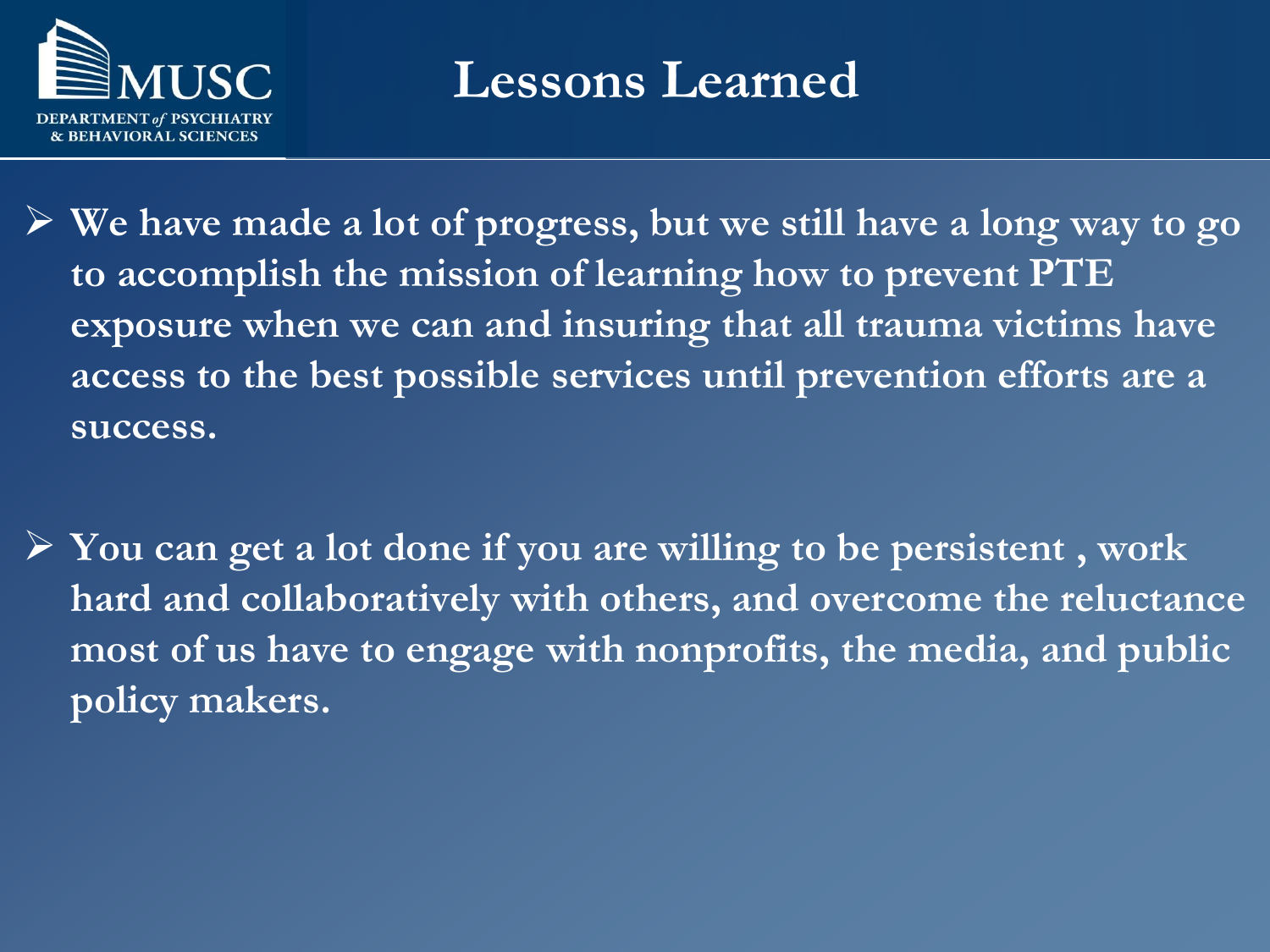

- **Professional and public policy interest in traumatic stress runs in cycles. Traumatic stress is hot and then it is not! We cannot assume that our field will remain a priority for funding because some new fad will come along.**
- **The good news is that our field has grown enormously. The bad news is that this growth has resulted in increased fragmentation, competition for resources, and failure to take a broader perspective on the importance of all types of PTEs occurring at all stages of the lifespan.**
- **The biggest lesson I have learned personally is to be careful about your hairstyle and how you dress! If not, pictures of you taken now may be VERY embarrassing in the future!!!!**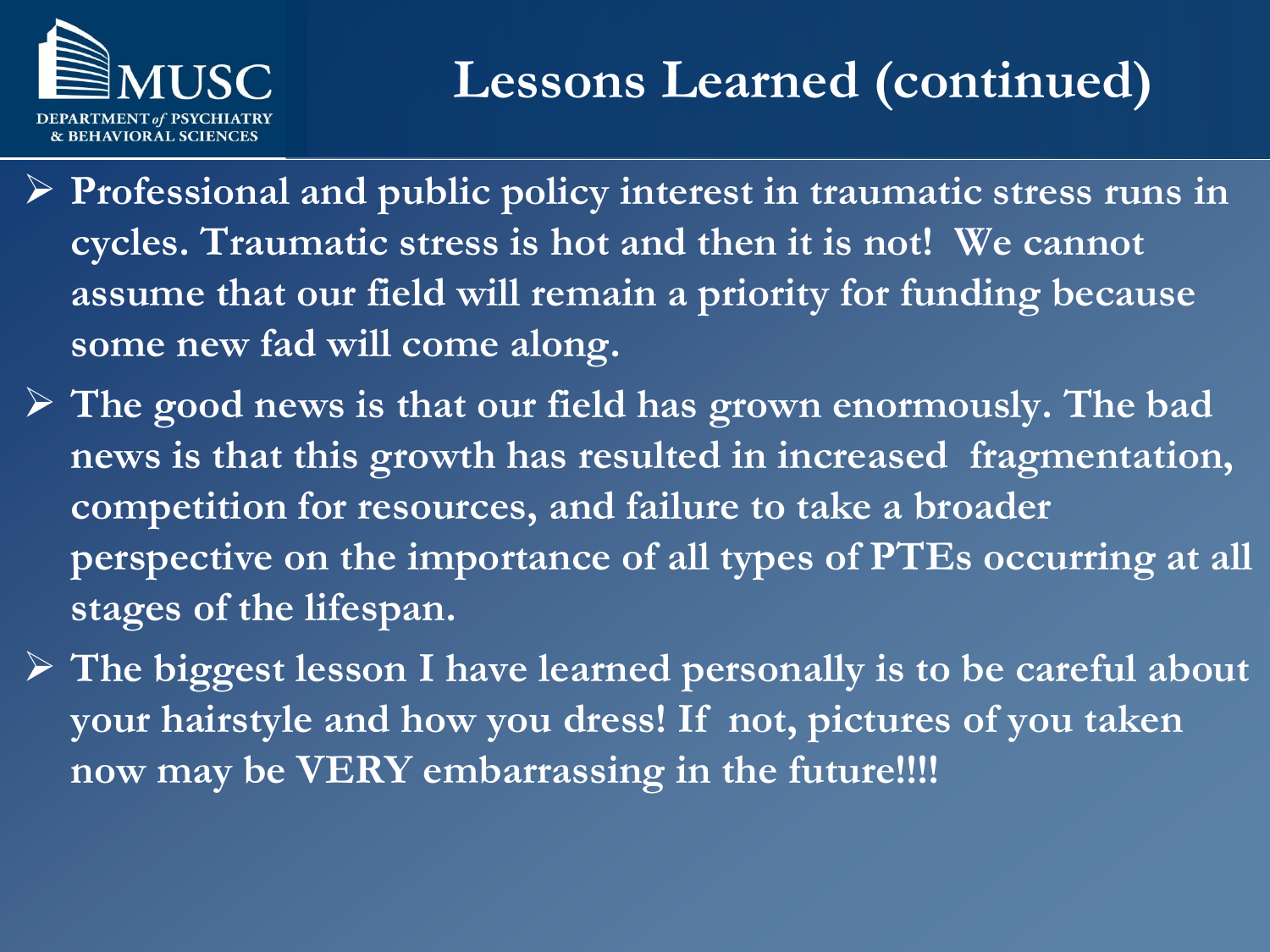

#### **Challenges for the Traumatic Stress Field**

- **The field is fragmented by a narrow focus on single types of PTEs occurring during a single period in the lifespan. There is often mistrust and fragmentation between researchers and clinicians. Traumatic stress professionals, PTE survivors, and nonprofit groups often mistrust each other.**
- **We need a better trained trauma-informed work force of culturally competent researchers and clinicians.**
- **We need PTSD treatments that are even more effective, and we must figure out how to make effective interventions available at scale.**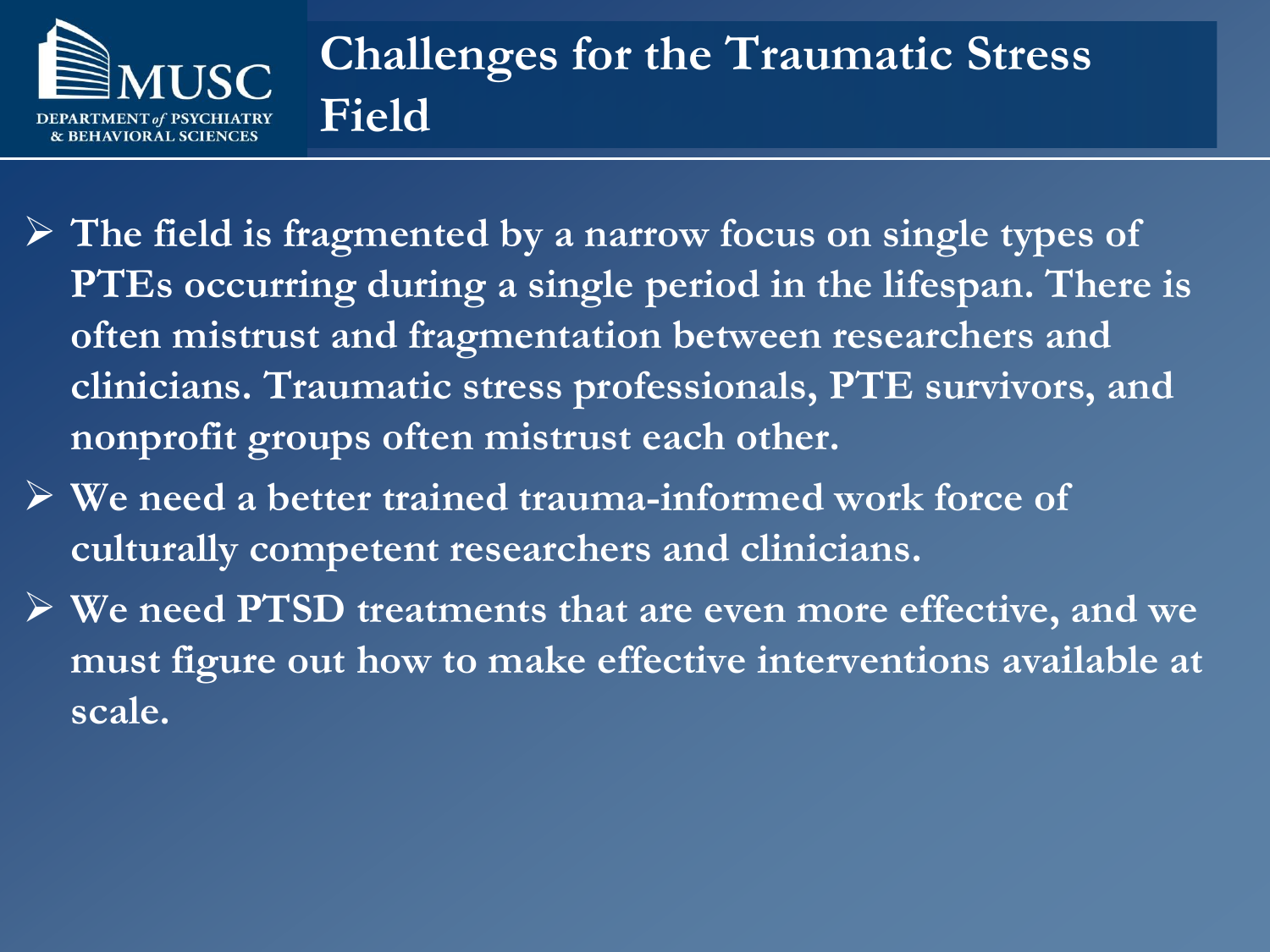

- **More public awareness is needed about the causes and consequences of traumatic stress and the availability of effective treatment.**
- **Resources aren't adequate.**
- **There is an profound anti-science mood in the country and in some parts of the traumatic stress field.**
- **The "new shiny toy" in the research funding realm is an extreme biological and neuroscience reductionism that often focuses on a molecular level of analysis and that does not adequately value other important perspectives and levels of analysis.**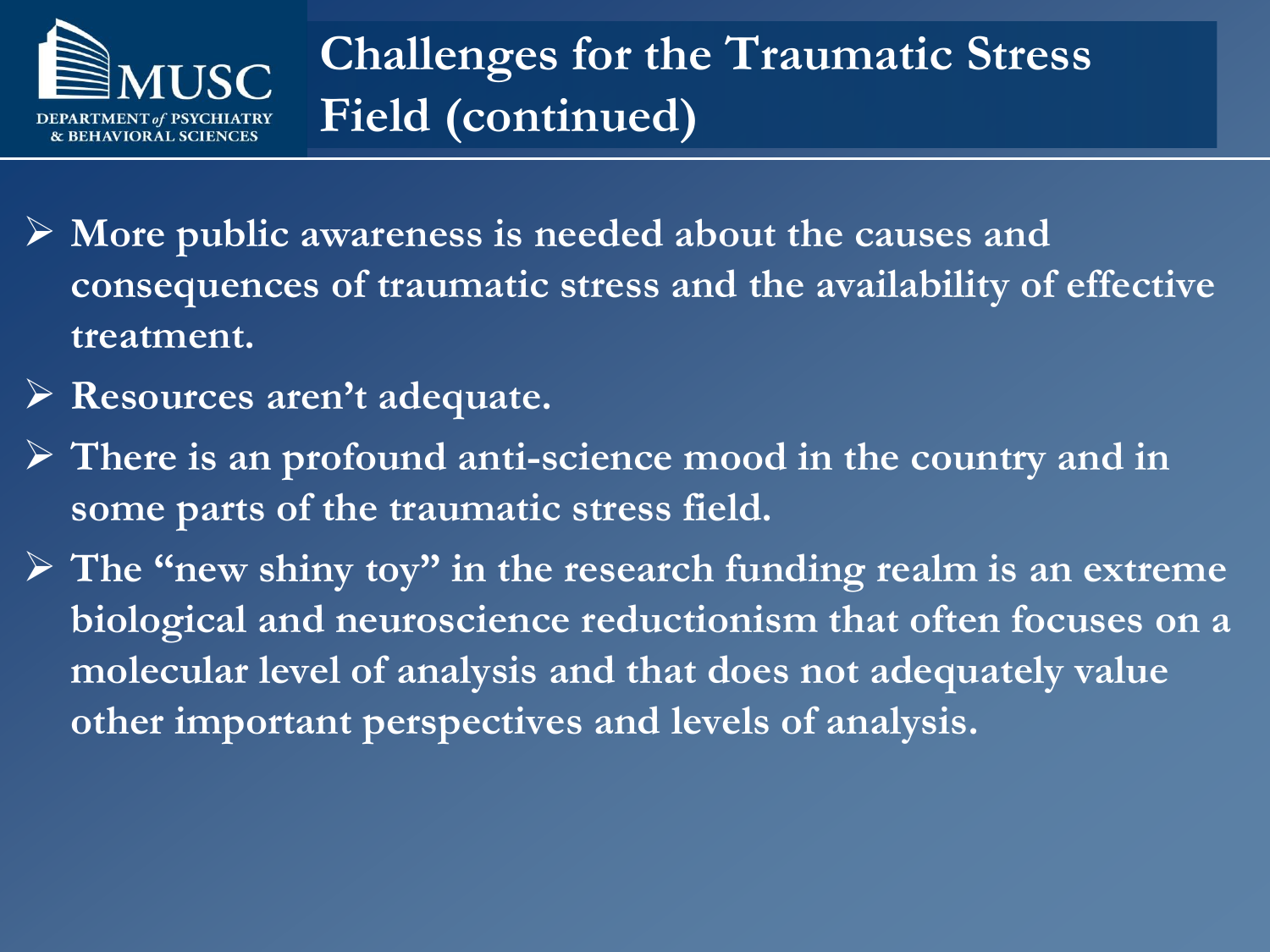

#### **Dr. Dean 40 Years Later Circa 2014**

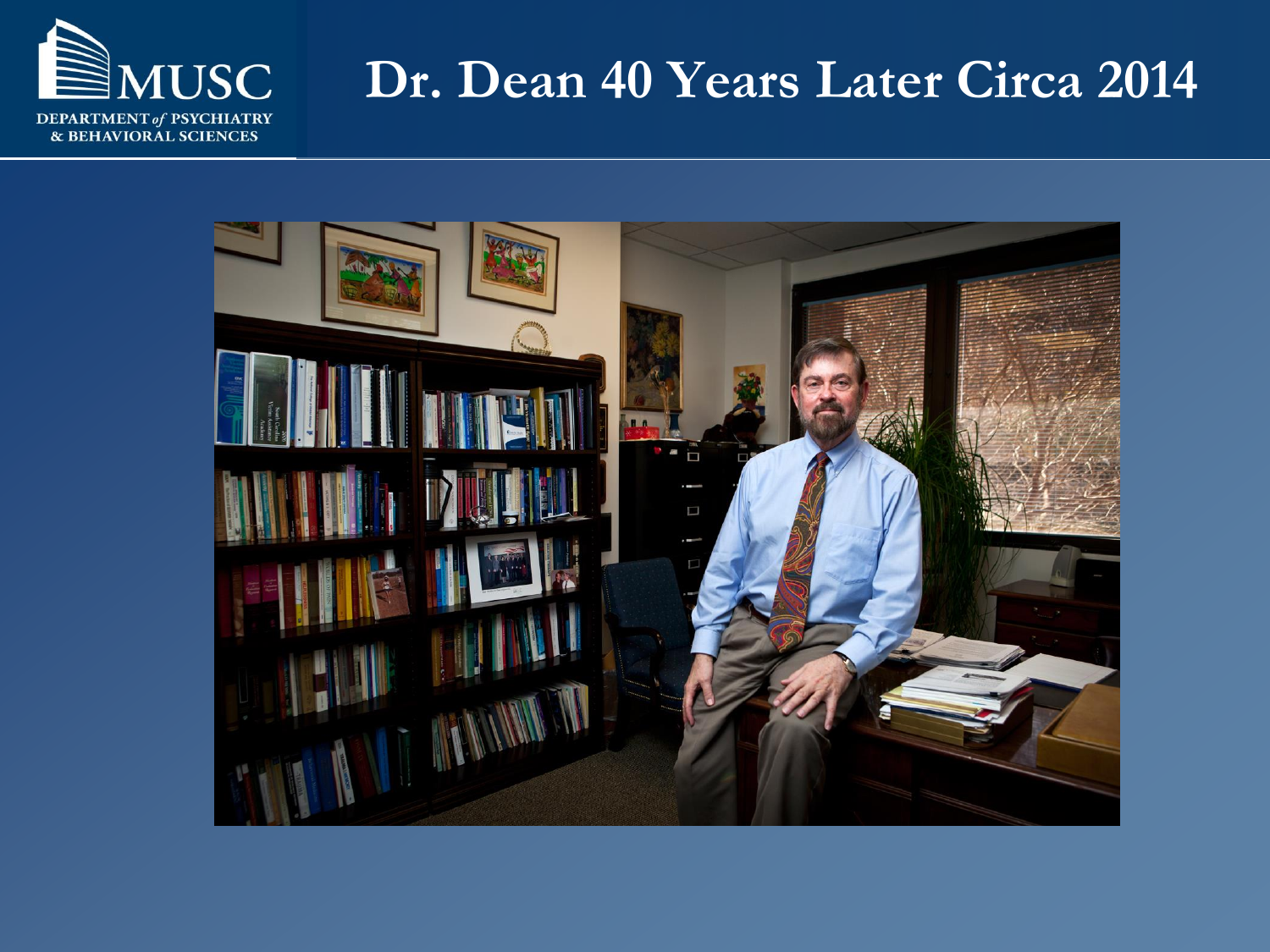

- **It is imperative that the traumatic stress field succeed in addressing its challenges not only for those of us in the field but more importantly, success will enable us to better meet the needs of those we supposed to be serving.**
- **Meeting these challenges will require us to collaborate, work hard, and work smart, but we owe those we are attempting to serve no less than doing our very best.**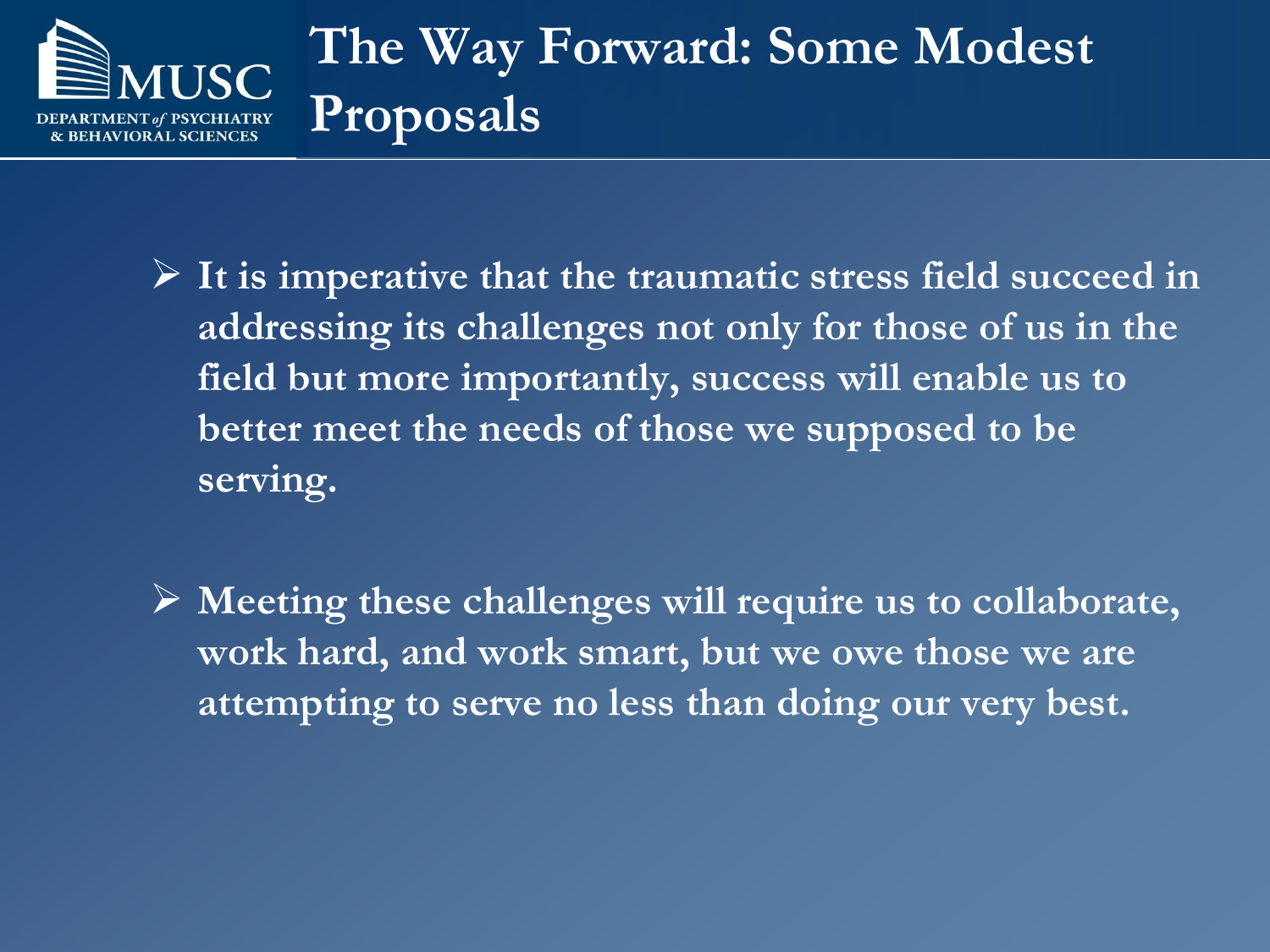

**Modest Proposals**

- **Find ways to decrease fragmentation. There is often mistrust between researchers and clinicians as well as between traumatic stress professionals, PTE survivors, and nonprofit groups. We need a more collaborative, unified approach that focuses more on what we have in common and our areas of agreement than our differences and disagreements.**
- **Increase public awareness and public policy efforts using the best data presented in the most user friendly way possible.**
- **Flesh out and implement the New Haven Competency guidelines to improve the knowledge, education, and skills of the traumatic stress workforce.**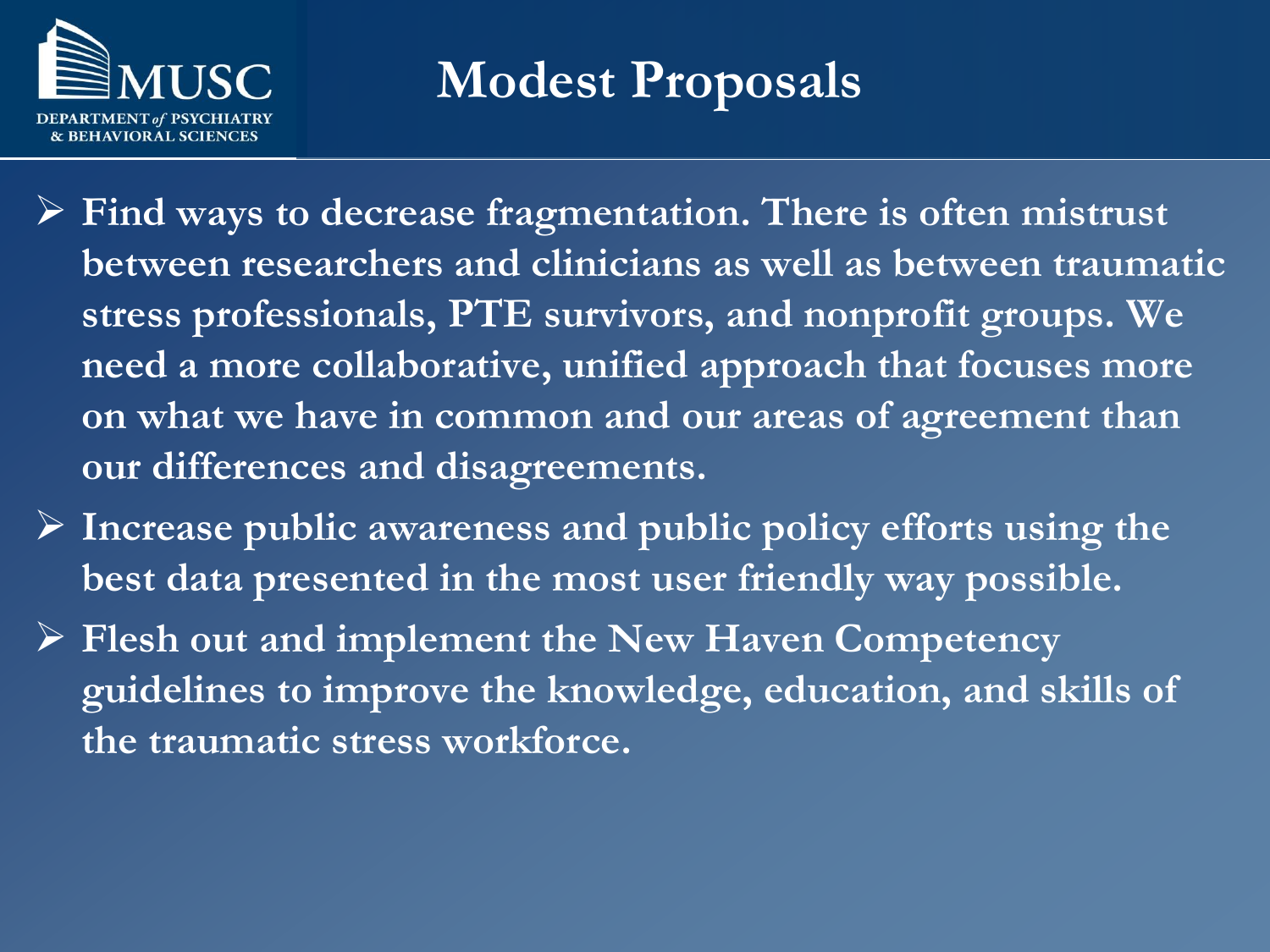

**Modest Proposals**

- **Adopt a public health approach that emphasizes the importance of both prevention and treatment.**
- **Recognize that the whole traumatic stress field benefits from good research.**